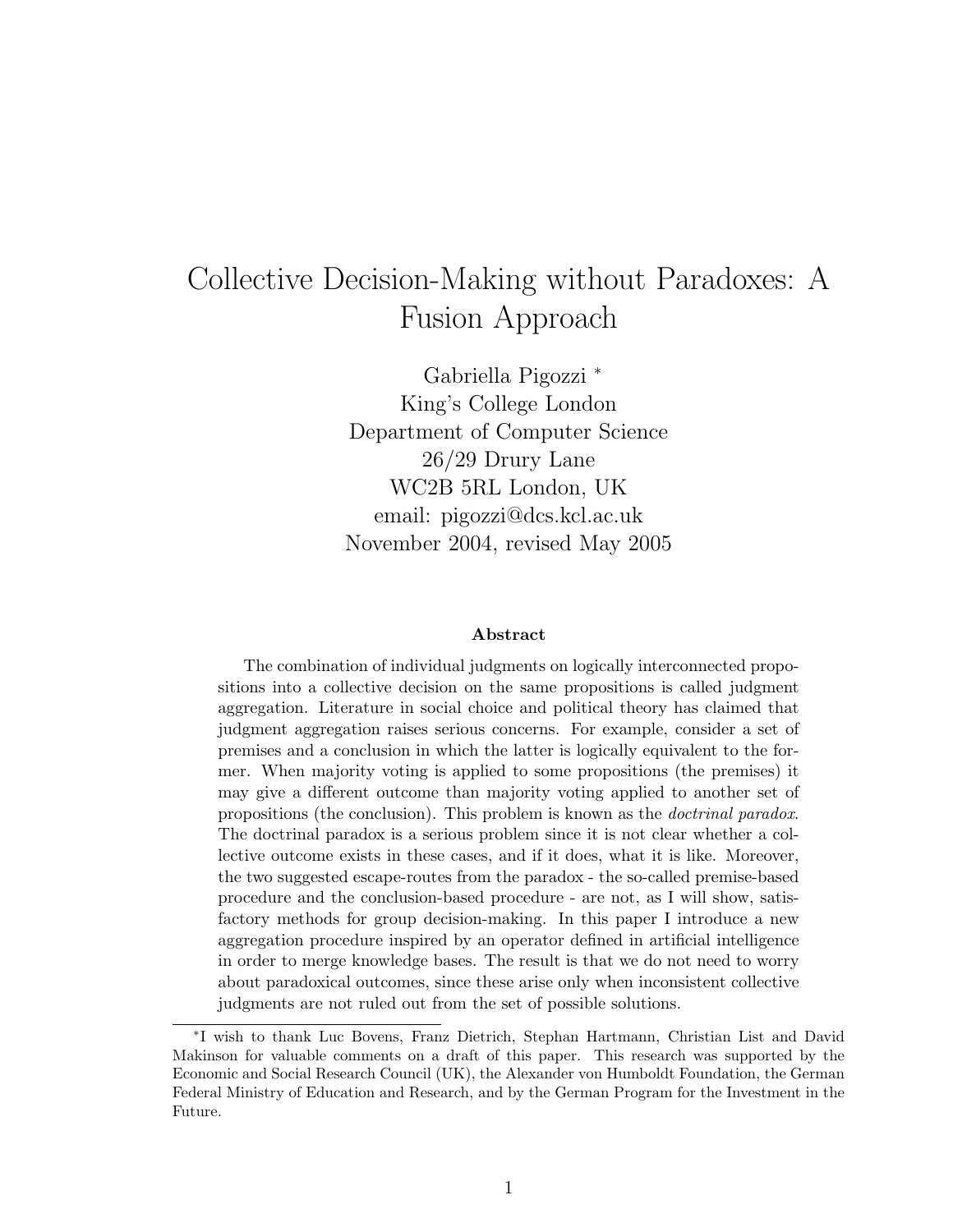#### 1 Introduction

Consider a group of teachers of the Elite High School contemplating the purchase of an espresso machine for their common room. After a careful discussion, they agree to buy the machine only if they deem that they need an espresso machine and that the price is good. Let us also assume that, if the final decision will be to buy the espresso machine, they will have to justify the decision with the Head of the School in order to obtain money to buy the machine). Let  $C$  be the proposition "to buy the espresso machine",  $A$  be "the machine is needed", and  $B$  be the proposition "the price is good". Each teacher casts her vote on C (the conclusion) depending on her judgments on A and B (the premises). Suppose that there are three teachers and that they vote as shown in the table below.

|          |     | A=Needed?   B=Good price?   C=Buy?   $(A \wedge B) \leftrightarrow C$ |     |     |
|----------|-----|-----------------------------------------------------------------------|-----|-----|
| Voter 1  | Yes | Yes                                                                   | Yes | Yes |
| Voter 2  | Yes | No                                                                    | No  | Yes |
| Voter 3  | No  | Yes                                                                   | No  | Yes |
| Majority | Yes | Yes                                                                   | No  | Yes |

A majority voting on the propositions produces an inconsistent result, as  $((A \wedge$  $B$   $\leftrightarrow$  C) is unanimously accepted, and yet a majority accepts A, a majority accepts B (therefore, a majority accepts  $(A \wedge B)$ ), but a majority rejects C. The above is an example of the so-called doctrinal paradox or discursive dilemma (Brennan 2001, Kornhauser 1992, Kornhauser and Sager 1986, 1993). In order to escape the paradox and obtain a final decision, two procedures have been suggested. One procedure is to let each member publicly vote on each premise and proceed to the purchase only if a majority of teachers believes that they need an espresso machine and that the price is good (this is called the premise-based procedure). The second procedure is that each member decides about  $A$  and  $B$  and then publicly casts her vote on the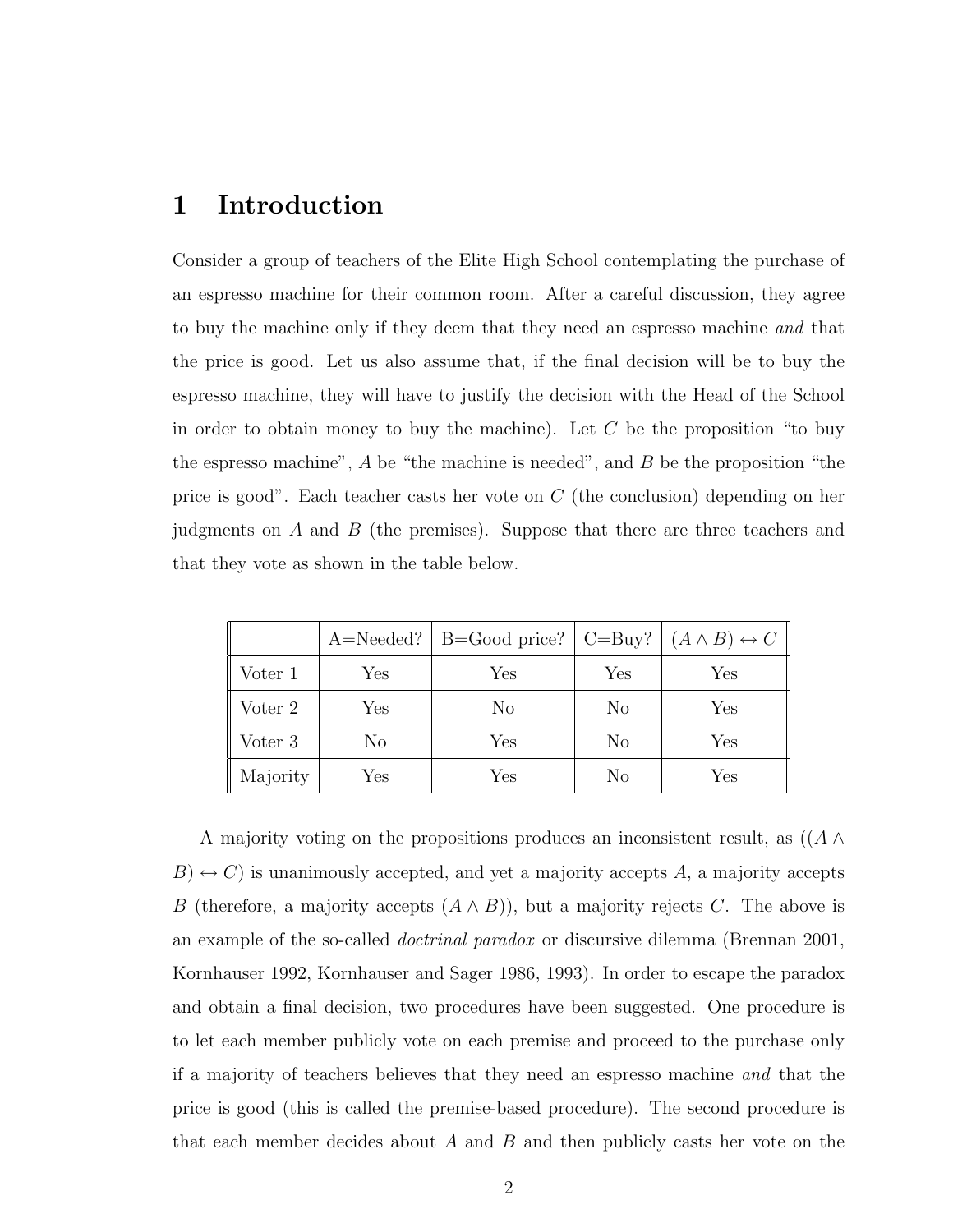conclusion C only if she believes that an espresso machine is needed and the price is good (this is called the conclusion-based procedure). If the latter procedure is followed, the espresso machine will be purchased if and only if a majority of teachers voted for C.

Consider the following scenario. Voter 1 (the mathematics teacher, who is aware of the paradox) persuades her colleagues to vote on the premises, A and B, and consequently they buy the espresso machine. Voter 2 (the literature teacher, also known as Ms Stingy) immediately realizes that if they applied the majority rule to the conclusion, they would avoid spending money since a majority of 2/3 is against the purchase of the espresso machine. Voter 3 cannot understand why the two procedures give different results.

The moral of the story is that a collective outcome can only be defined if either the premise-based procedure or the conclusion-based procedure is adopted. But the two procedures may lead to contradictory results (one saying yes and the other saying no to  $C$ ), depending on whether the majority is taken on the individual judgments of A and B, or whether the majority is calculated on the individual votes of C. This is obviously a serious problem, not only because it is unclear which of these two is the correct method (to let the individuals vote on A and B, or to let them vote on  $C$ ), but also because it makes the collective outcome open to manipulation through the stipulation of a specific procedure.

Furthermore, the doctrinal paradox illustrates that collective inconsistencies can be obtained when consistent sets of propositions are aggregated. The idea is that individuals vote (in the form of yes/no) on logically connected propositions, and that different (and equally sensible) judgment aggregation procedures give contradictory collective outcomes, though each individual behaves perfectly rationally. As in the High School example, each person says yes to  $C$  only if she says yes both to  $A$  and to B (like voter 1). Voting against A (voter 3) or against B (voter 2) forces the voter to reject C. All three voters accept  $((A \wedge B) \leftrightarrow C)$  and conform their judgment to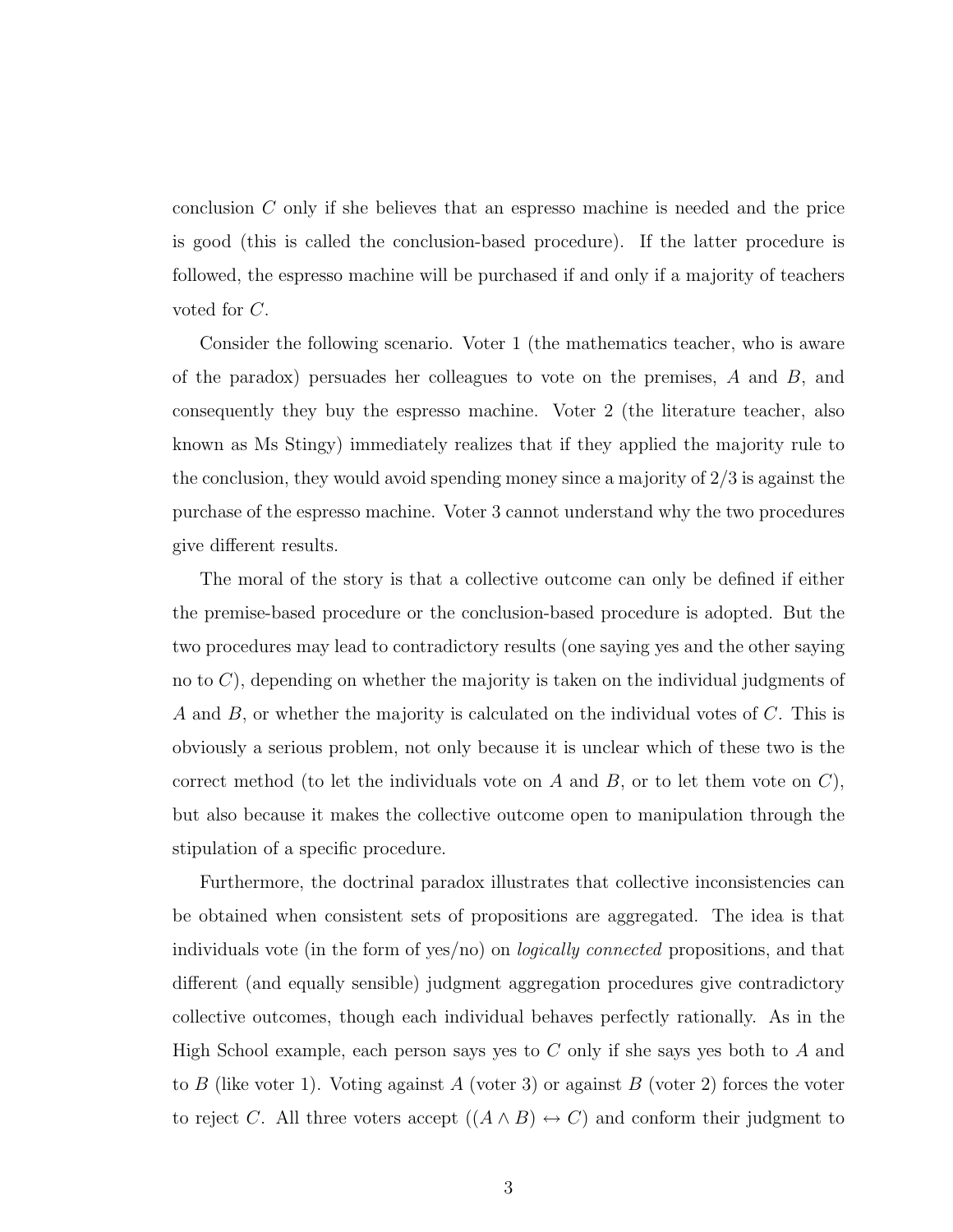the logical constraints between the premises  $(A \text{ and } B)$  and the conclusion C. Since the conjunction of the premises is equivalent to the conclusion, one would expect that an aggregation procedure applied on the individual judgments on the premises would give the same result as the aggregation on the individual conclusions. But this is not the case, and it is precisely where the paradox arises. Moreover, List and Pettit (2002) show that the contradiction does not depend on the specific choice of aggregation procedure. Rather, they prove a general impossibility theorem such that there exists no aggregation function that satisfies a minimal set of conditions.<sup>1</sup>

The doctrinal paradox is a new problem in social choice theory. The classic theorem by Arrow proves that there is no procedure, given some minimal conditions, to aggregate individual preferences into a collective preference. The doctrinal paradox is a separate, but related<sup>2</sup> problem arising when individual judgments (in the form of propositional logic) are aggregated to form a collective judgment.<sup>3</sup>

I will argue in this paper that we need not to worry about the doctrinal paradox, provided that we fully recognize the logical relations between premises and conclusion, and that we understand the logic of aggregating sets of judgments. The framework I use to define and analyze the aggregation function profits from the collaboration of two (so far separate) research areas: knowledge fusion and collective decision. Knowledge fusion and group decision-making share a similar objective, viz. the definition of operators that produce collective knowledge from individual (and possibly conflicting) knowledge bases, and operators that produce a collective decision from individual decisions. Some of the fusion operators proposed in the literature were inspired by some of the voting procedures studied in social choice theory. I believe that also methods from knowledge fusion can be fruitfully imported into group decision-making

<sup>&</sup>lt;sup>1</sup>We will go back to these conditions in section 5, to show that the new aggregation procedure proposed here relaxes one of the conditions of List and Pettit.

<sup>2</sup>The relations between preference aggregation and judgment aggregation have been investigated by List (2003) and by List and Pettit (2004).

<sup>&</sup>lt;sup>3</sup>Beside the work of List and Pettit, other impossibility theorems on judgment aggregation have been proved by Dietrich (2004) and by Pauly and van Hees (2004).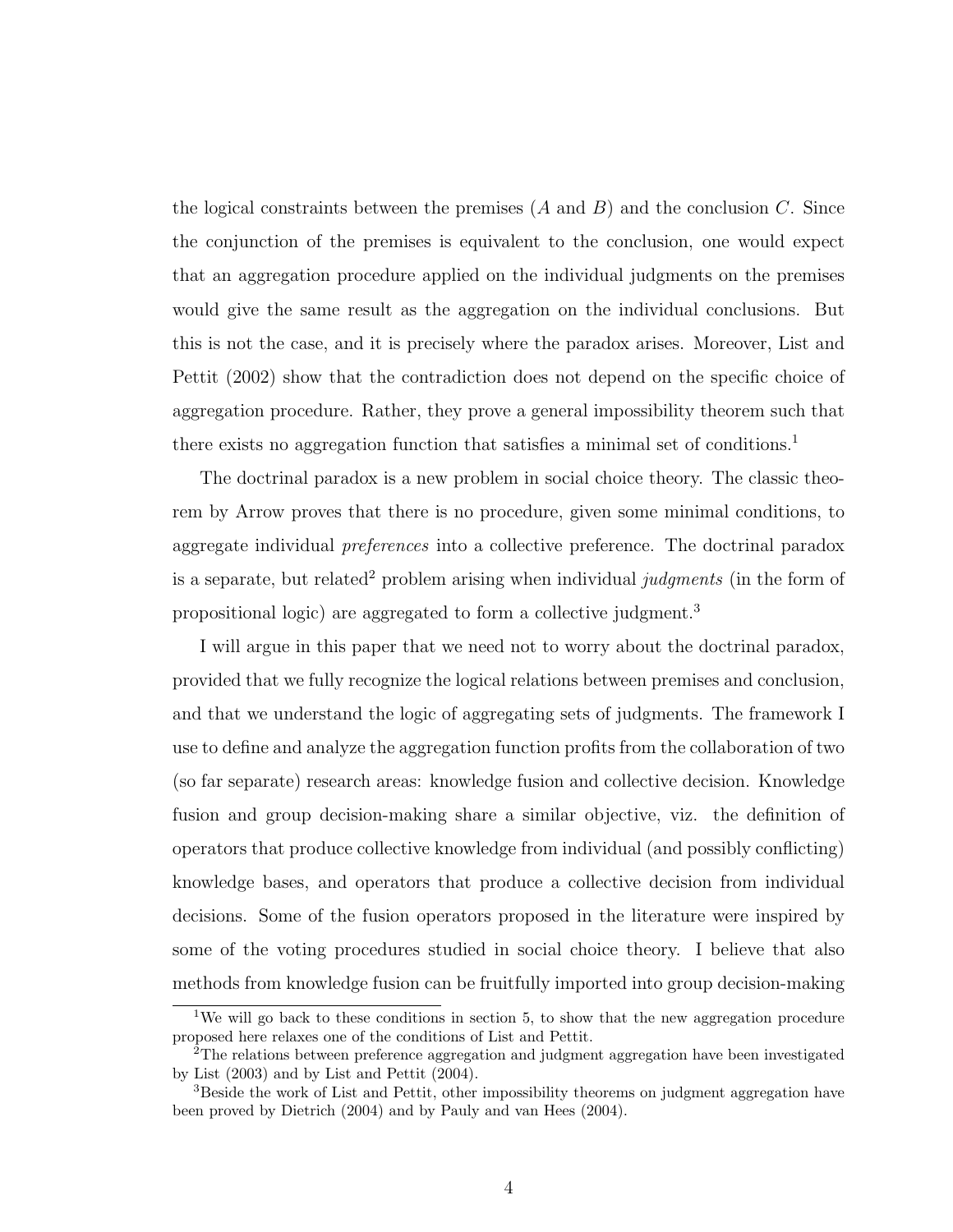where, like in judgment aggregation, the individual's decision does not necessarily come as a preference ordering, but has a propositional form.

The main goal of this paper is to reveal that the doctrinal paradox disappears as soon as we recognize that the propositions voted by the group majority do not necessarily define a unique, consistent and collective outcome. It is indeed often the case that a tie occurs on several consistent and collective outcomes. Hence, to make complex collective decisions without running into a paradox we have to allow multiple outcomes. An outcome in the new aggregation procedure is a consistent assignment to a conclusion and to the premises supporting that conclusion. The premise-based procedure and the conclusion-based procedure are therefore included in a unitary approach, which I will call fusion procedure.

The structure of the paper is as follows. In section 2 it will be argued that the premise-based procedure and the conclusion-based procedure cannot be rationally justified and therefore do not solve the doctrinal paradox. In section 3 the general framework of the new model will be introduced, while the formal framework will be discussed in section 4. In section 5 it will be shown that the doctrinal paradox can be avoided when the fusion procedure is used. This procedure focuses on the structure that connects (and logically constraints) the premises with the conclusion. Compared to the premise-based and the conclusion-based procedures, the new approach displays some additional interesting properties which allow, for example, the relaxation of various typically made conditions in judgment aggregation, like the completeness of the sets of judgments, leading to a more realistic account of group decision-making.

## 2 Neither Premise nor Conclusion-Based Procedure

As I sketched in the previous section, the premise-based and conclusion-based procedures have been used as escape-routes from the doctrinal paradox. In this section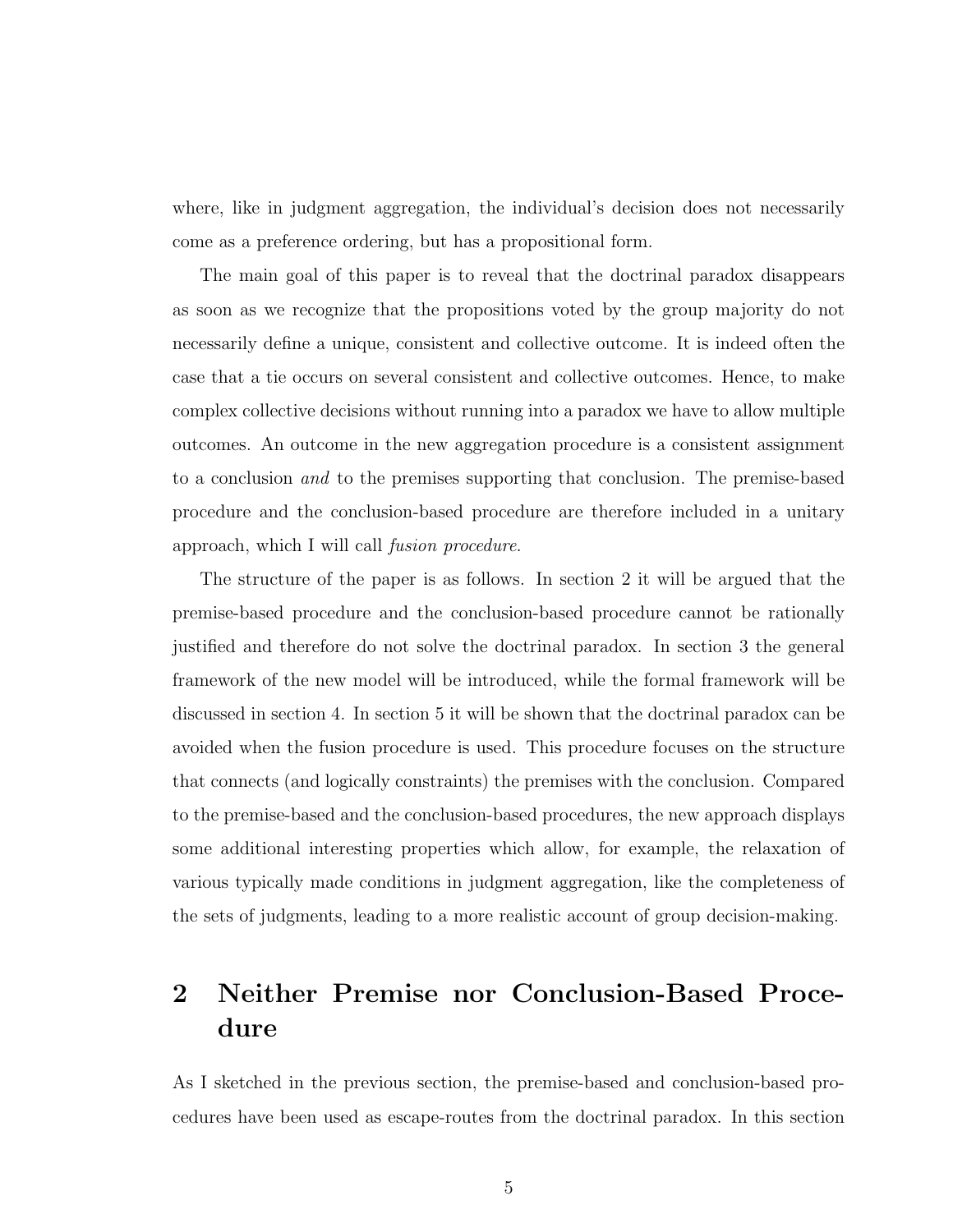I will criticize these two approaches and claim that we need an aggregation method that provides a conclusion together with proper reasons to support it.

The premise-based and the conclusion-based procedures were both discussed by Pettit (Pettit 2001) within the context of deliberative democracy (for an introduction see Elster 1998).<sup>4</sup> The ideal of deliberative democracy requires that the whole community is involved in the decision-making process: people have the right to ask for the reasons that supported a decision and to question them. In this respect, the premise-based procedure seems to be more appropriate. Yet there are at least two serious worries about this method, both of which concern whether it can guarantee citizen control of the decision.

The *first* problem is that when we apply the majority rule to each premise separately, we forget how the premises are related. The logical connectives are reintroduced only between the propositions that received the highest degree of support. In the example of the High School there is a majority for  $A$  and a majority for  $B$  and this is enough to infer that there is a majority for the conjunction  $(A \wedge B)$ . Nonetheless, only one voter (voter 1) cast her vote for both A and B.

The second problem is that it is not clear how one identifies the premise in a complex compound. Suppose that a group of 3 voters votes on  $(P \land Q) \lor (R \land S) \leftrightarrow T)$ according to the following table:

|          | P | Q                | R <sub>1</sub> | $S \mid P \wedge Q$ | $R \wedge S$ |
|----------|---|------------------|----------------|---------------------|--------------|
| Voter 1  |   |                  |                |                     |              |
| Voter 2  |   | $\left( \right)$ |                |                     |              |
| Voter 3  |   |                  |                |                     |              |
| Majority | 1 |                  |                |                     |              |

<sup>&</sup>lt;sup>4</sup>For a discussion of these two procedures in an epistemic perspective, see Bovens and Rabinowicz 2004 and List 2004.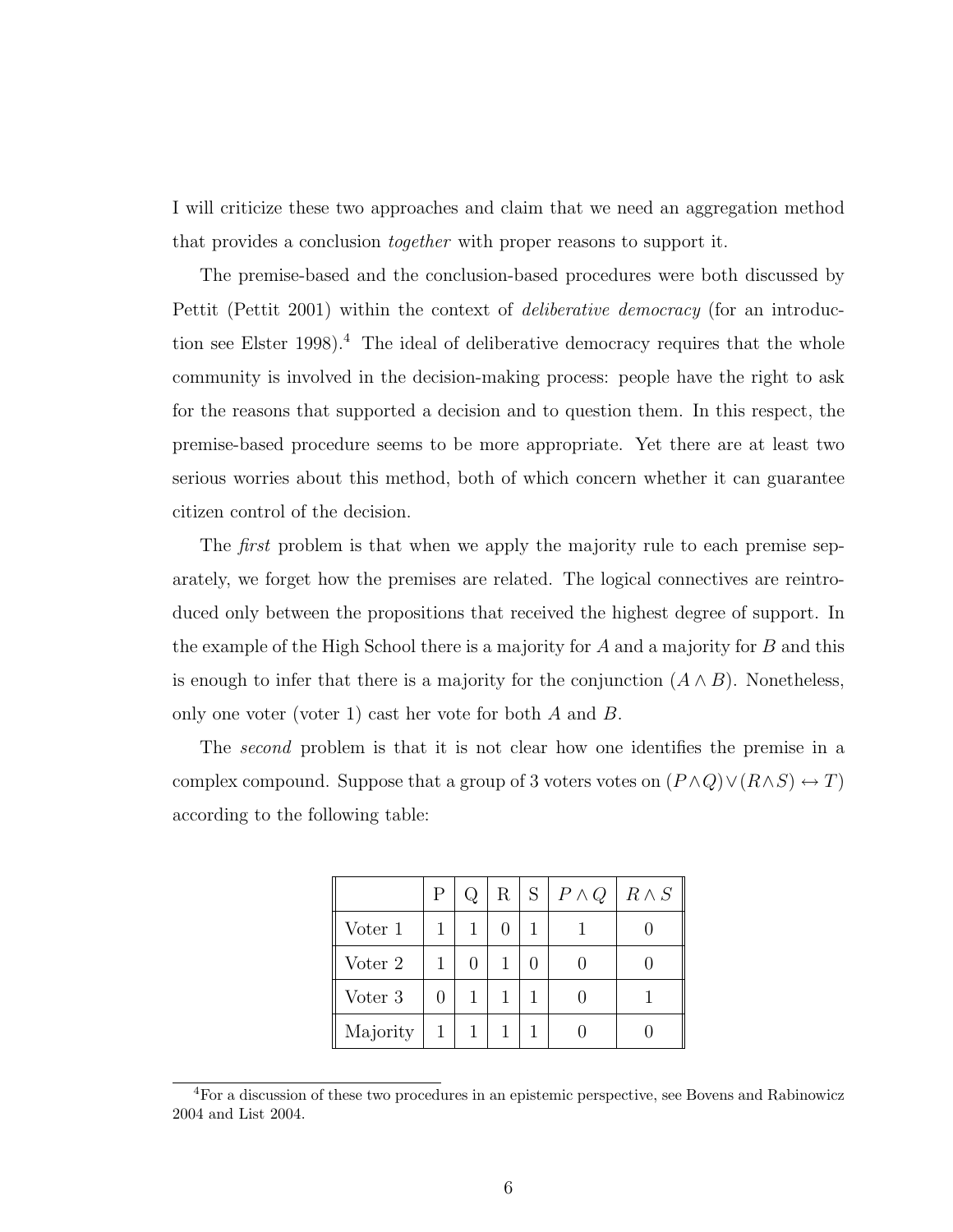Majority voting gives two divergent results depending on what we take to be the premises. If the premise-based procedure is applied to the atomic propositions  $P, Q$ , R and S, then the conclusion  $T$  should be accepted. If the majority voting is applied to the disjuncts  $(P \wedge Q)$  and  $(R \wedge S)$ , then the conclusion T is rejected.<sup>5</sup> Needless to say it is problematic to rationally justify whether we should take a premise to be an atomic proposition or not, and this renders the whole premise-based procedure open to manipulation.

Let us now turn to the conclusion-based procedure. Kornhauser and Sager (Kornhauser 1992, Kornhauser and Sager 1986, 1993) were the first to discover the doctrinal paradox and in their juridical example a three-member court has to decide whether a defendant is liable under a charge of breach of a contract. According to the legal doctrine, the defendant is liable  $(R)$  if and only if the contract was valid  $(P)$  and there was a breach  $(Q)$ . This case is logically equivalent with our espresso machine example, and thus a possible doctrinal paradox.

But unlike the decision to buy or not to buy an espresso machine, a verdict in court is a public act. Not only is it a defendant's right to know the reasons for which she could be convicted, but also these reasons will guide future decisions - they are patterns for future verdicts. Here the final decision must be supported and justified by reasons. For cases similar to this a method like the conclusion-based procedure that defines the collective outcome without providing support for it, is not satisfactory. We need an approach that provides a collective decision *and* the reasons for that collective decision.

In section 5 I will show that the paradox disappears as soon as exclusively consistent sets of judgments are accepted as candidates for group decisions and, at the same time, we dispose of an aggregation procedure that authorizes multiple collective outcomes. The new method will select the most popular set of premises and conclusion (and eventually more than one). The outcome will therefore be a consistent

<sup>5</sup>Bovens and Rabinowicz 2004 referred to this problem as the instability of the premise-based procedure.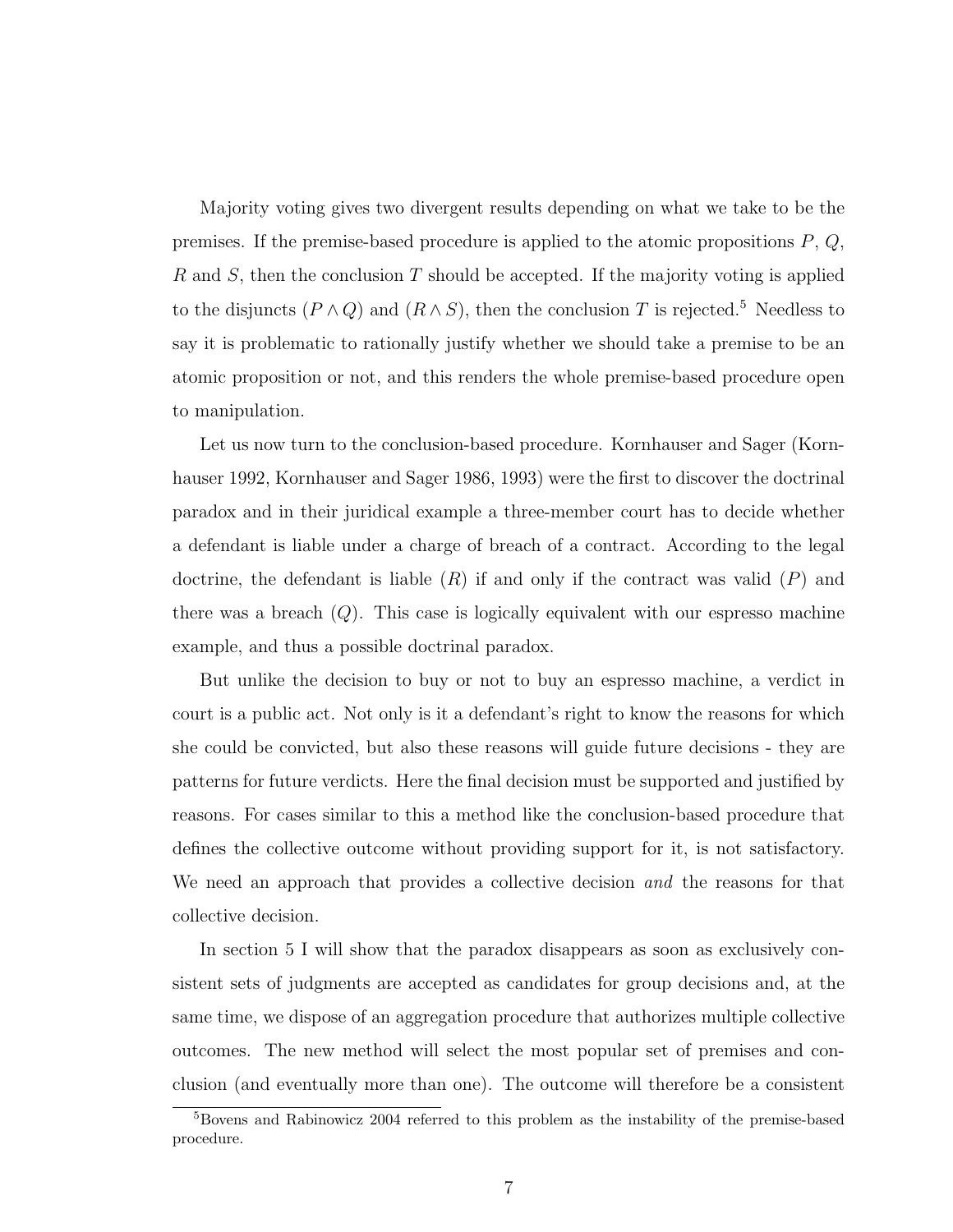judgment on a conclusion together with the reasons to support that conclusion. The premise-based procedure and the conclusion-based procedure will be reconciled in a unique approach with no fear of paradoxical results.

## 3 The Framework

The aggregation procedure that will be used in this paper is inspired by a fusion operator defined in artificial intelligence. A fusion operator combines<sup>6</sup> various and possibly conflicting knowledge bases. A knowledge (or belief) base  $K_i$  is a finite set of propositional formulas representing the explicit beliefs of the individual  $i$ . The merged base is a set which consistently integrates parts of the knowledge from all the initial bases, and satisfies some additional conditions, such as *integrity constraints*.<sup>7</sup> The items of the resulting global knowledge base are identified by rules like the majority rule. It should therefore be clear that belief fusion and social choice theory share a similar objective, i.e. the definition of operators that produce collective knowledge from individual knowledge bases, and operators that produce a collective decision from individual preferences. Some researchers have found inspiration in belief fusion operators by examining voting procedures from social choice theory (Konieczny 1999, Lin and Mendelzon 1999). Here I want to show how methods from belief fusion can be fruitfully imported into social choice theory to tackle specific problems.

First, some terminology is in order. Following the literature on belief fusion, the words 'knowledge' and 'belief' will be used interchangeably in this paper.<sup>8</sup> This

 ${}^{6}$ Konieczny (2000) refers the term 'combination' to the syntax-based fusion operators. We will instead use the verbs 'to combine', 'to merge' and 'to fuse' as synonyms.

<sup>7</sup>An integrity constraint (Kowalski 1978, Reiter 1988) is a sentence that has to be satisfied by the merged base. It is usually not required that the individual bases satisfy the integrity constraints, though I will assume this. Doing so, I will maintain the model as close as possible to the original formulation of the doctrinal paradox, where each voter consistently casts her vote on a set of propositions. We will see that integrity constraints play a crucial role in avoiding irrational sets of collective judgments.

<sup>&</sup>lt;sup>8</sup>Also in the belief revision literature (a separate but related area to belief fusion, see Konieczny 1999) the use of the word 'knowledge' in a broader sense than in the epistemological literature such that 'knowledge' also covers what is traditionally meant by 'belief' - is commonly accepted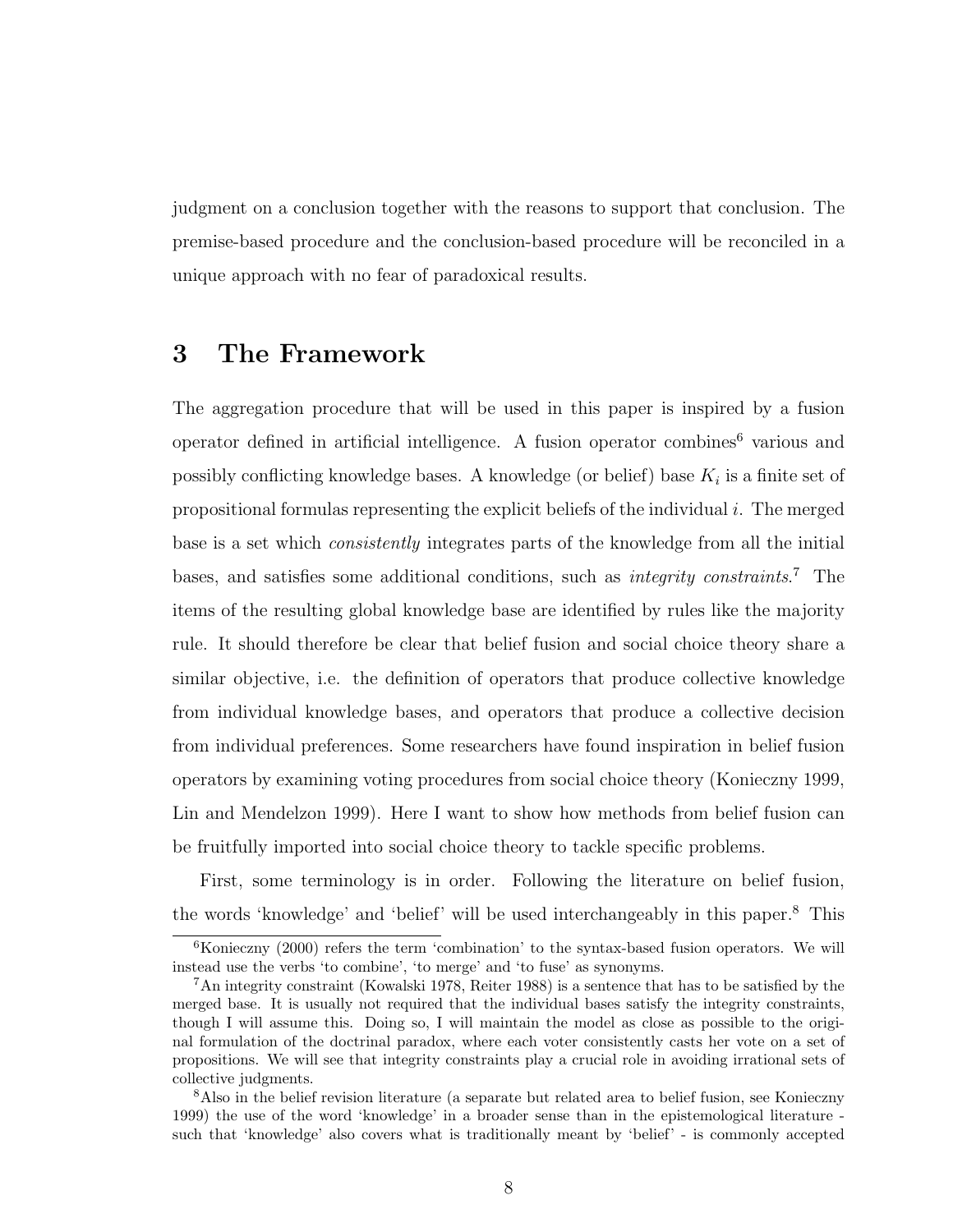is because a fusion operator can be interpreted as an operator merging knowledge or belief bases. Similarly, the aggregation of judgments can be interpreted as the aggregation of beliefs or as the aggregation of desires. In the first case, a member of the group votes yes for a proposition if she believes that that proposition is true. In the second case, she casts her vote for a proposition if she desires that proposition to be true. Furthermore, the elements of a knowledge base are not required to be true. This would simply be too big an idealization for practical applications in which knowledge is taken to be defeasible - for example when an expert system is defined by merging the knowledge of a group of human experts.

When merging individual belief bases, two cases can occur. If all individual bases are mutually consistent, then the collective outcome can easily be constructed: it is the union of all the individual bases. More interesting, however, is the case when the individual belief bases are in conflict with each other. There are two main approaches to this problem depending on whether all the individuals are treated equally or not.<sup>9</sup> For the purpose of the paper, fusion operators for individuals who have the same power to influence the final decision will be considered. I will, in fact, restrict myself to the classical doctrinal paradox where all voters have equal power.<sup>10</sup>

Some merging operators for knowledge bases of equally reliable sources have been proposed in Borgida and Imielinski (1984), Konieczny and Pino-P´erez (1998), Lin and Mendelzon (1999). These operators come in two types. On the one hand, there are majoritarian operators that minimize the level of total dissatisfaction (Konieczny 1999, Lin and Mendelzon 1996). On the other hand, there are egalitarian operators, which define rules to equally distribute the level of individual dissatisfaction among the group members (Konieczny 1999). For the sake of generality, the model presented here will make use of a utilitarian operator studied in Konieczny (1999). This fusion operator identifies the (possibly more than one) collective outcome with the model

 $(Gärdenfors 1988).$ 

<sup>&</sup>lt;sup>9</sup>In belief fusion, the latter corresponds to belief bases provided with different reliability values (see Benferhat et al. 1999, Cholvy 1994, Lin 1996, Maynard-Reid and Shoham 1998).

 $10$ For a study of expert rights in judgment aggregation see Dietrich and List 2004.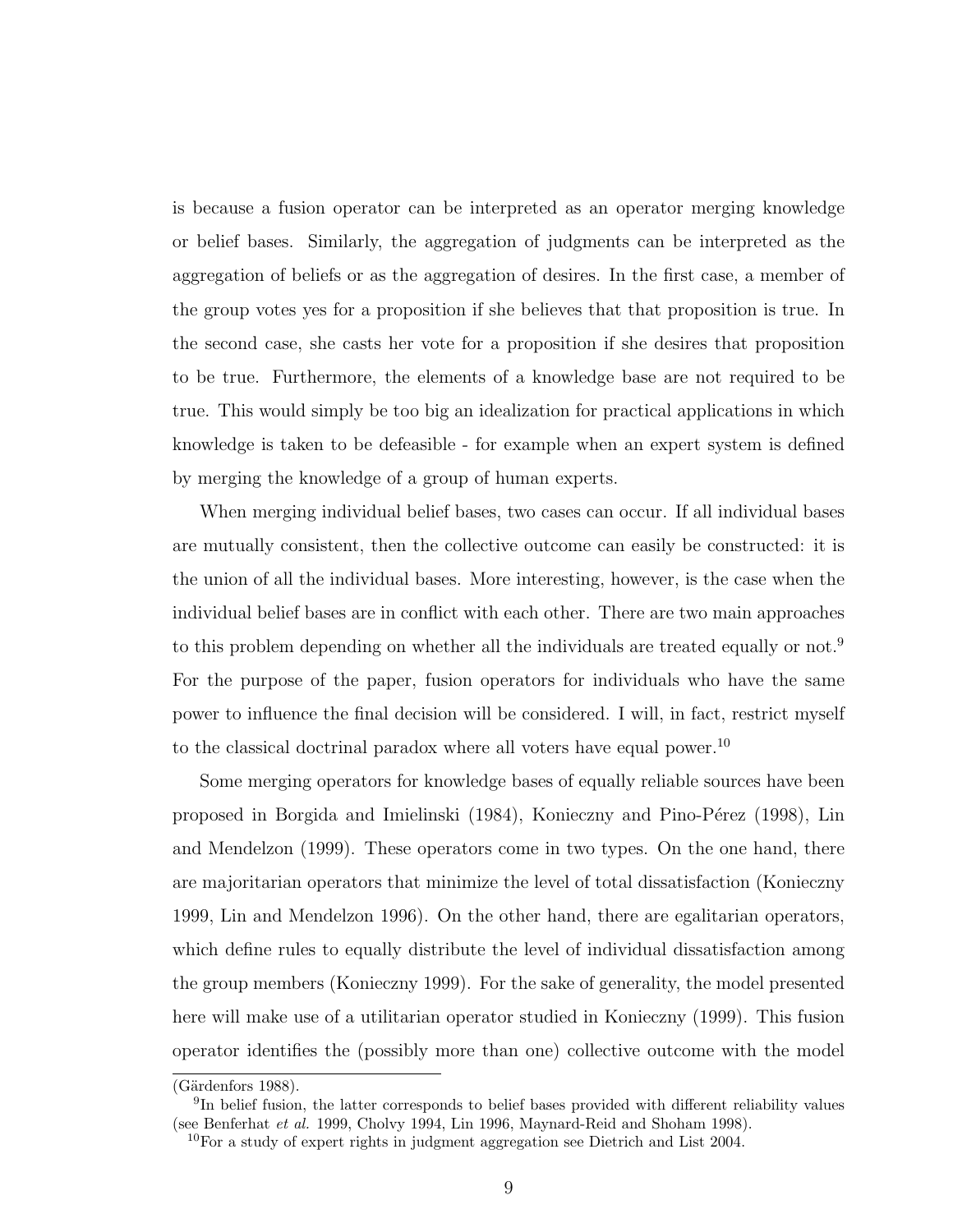that is closest to the individual bases. The result in many cases is equivalent to the outcome we obtain by propositionwise majority voting. Yet, the paradox is avoided by adding domain-specific restrictions (integrity constraints) to the collective base. One of the key points in the literature of knowledge fusion is that merging consistent knowledge bases does not guarantee a consistent collective outcome. To overcome this problem, the integrity constraints are imposed on the final base as well as on the individual ones. This ensures that inconsistent models for the collective are ruled out from the set of possible group decisions. Finally, unlike the existing models for judgment aggregation, all possible consistent results for the collective outcome are explored and a ranking of them is defined. It will turn out that the discursive dilemma often hides a tie among the possible outcomes.

#### 4 The Formal Model

Let  $N = \{1, 2, ..., n\}$   $(n \ge 2)$  be a set of individuals. Let  $\mathcal L$  be a finitary propositional language with the usual connectives of propositional logic  $(\neg, \land, \lor, \rightarrow, \text{ and } \leftrightarrow)$ .  $A, B, C, \ldots$  are propositions expressing knowledge, beliefs, or desires. The belief base  $K_i$  of an agent i is a consistent and complete<sup>11</sup> finite set of atomic propositions like A and B, and compound propositions like  $\neg A$ ,  $(A \wedge B)$ ,  $((A \vee B) \leftrightarrow C)$ , and so on.<sup>12</sup>  $K_i$  can also be represented as the conjunction of its propositional formulas.

IC is the belief base whose elements are the integrity constraints. A belief set  $E = \{K_1, K_2, \ldots, K_n\}$  is a finite collection of belief bases  $K_i$ . Given E and IC, a fusion operator  $\mathcal F$  is a function that assigns a belief base to E and IC. Let  $\mathcal F_{IC}(E)$  be the resulting collective belief base from the  $IC$  fusion on  $E$ . Fusion operators come in two types: model-based and syntax-based. The latter (Baral et al. 1992, Konieczny  $2000$ ) are usually based on the selection of some consistent subsets of  $E$ . The bases

<sup>&</sup>lt;sup>11</sup>In the new fusion procedure the completeness requirement can be relaxed. However, here  $K_i$ is assumed to be complete to keep the model as close as possible to the original formulation of the discursive dilemma.

 $^{12}K_i$  is the correspondent in knowledge fusion of what, in judgment aggregation, is called a personal profile.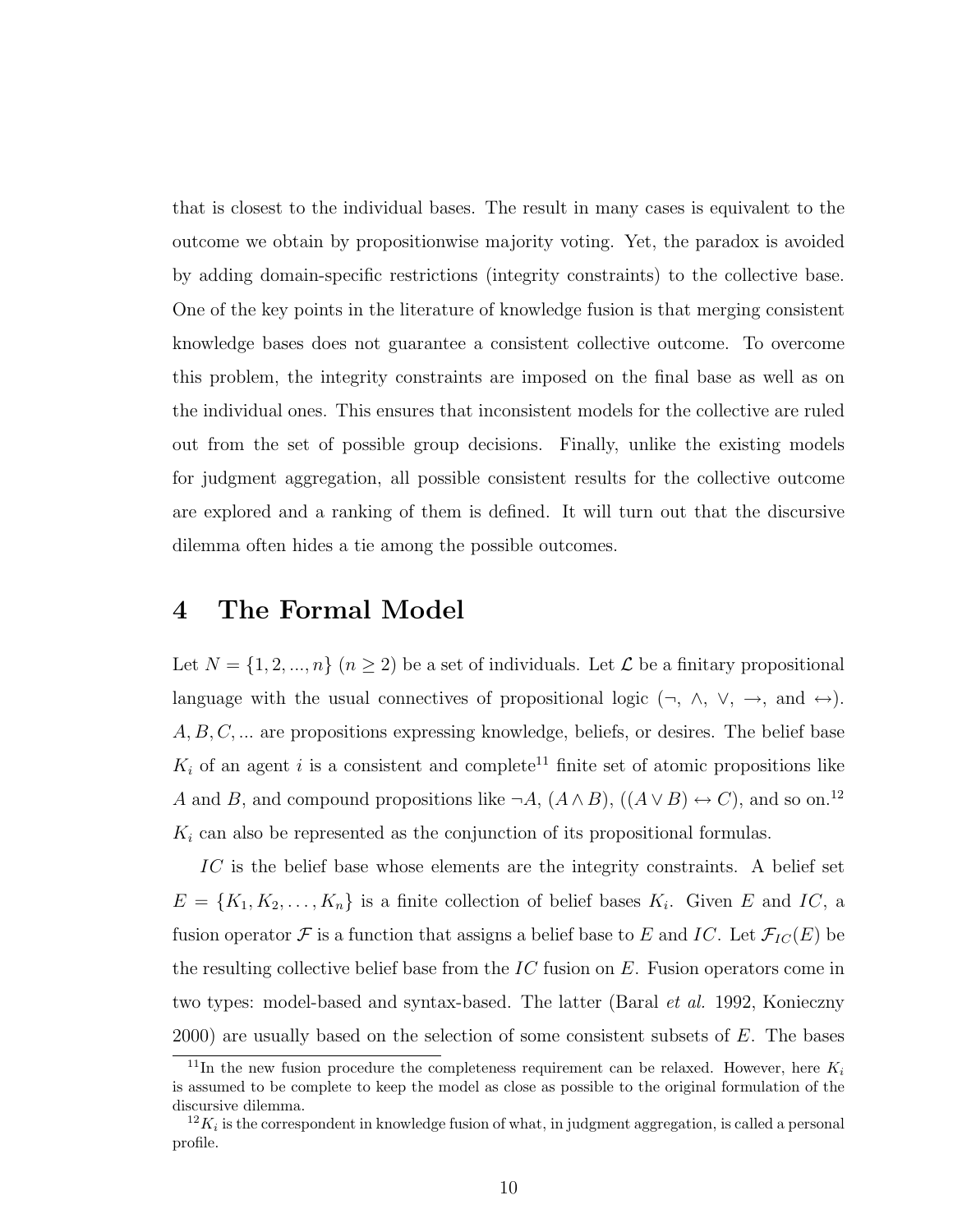$K_i$  in  $E$  can be inconsistent and the result does not depend on the distribution of the wffs over the members of the group. Since in judgment aggregation we assume that each person forms a consistent set of judgments, and the distribution of wffs over the members is crucial for the definition of the collective outcome, here I will use the model-based merging operator introduced by Konieczny and Pino-Pérez (1999). The idea of a model-based fusion operator is that models of  $\mathcal{F}_{IC}(E)$  are models of  $IC$ , which are preferred according to some criterion depending on  $E$ . Usually the preference information takes the form of a total pre-order on the interpretations induced by a notion of distance  $d(w, E)$  between an interpretation w and the collective belief base E. Model-based merging operators have been discussed in Konieczny and Pino-Pérez (1999), Liberatore and Schaerf (2000), Lin and Mendelzon (1999), Revesz (1997).

According to Konieczny and Pino-Pérez,  $\mathcal F$  is an IC merging operator if and only if it satisfies the following postulates:<sup>13</sup>

#### Definition 1 (IC merging operator  $\mathcal{F}$ )

- 1.  $\mathcal{F}_{IC}(E) \vdash IC$
- 2. If IC is consistent, then  $\mathcal{F}_{IC}(E)$  is consistent
- 3. If  $\bigwedge E$  is consistent with IC, then  $\mathcal{F}_{IC}(E) = \bigwedge E \wedge IC$
- 4. If  $E_1 \leftrightarrow E_2$  <sup>14</sup> and  $IC_1 \leftrightarrow IC_2$ , then  $\mathcal{F}_{IC1}(E_1) \leftrightarrow \mathcal{F}_{IC2}(E_2)$
- 5. If  $K \vdash IC$  and  $K' \vdash IC$ , then  $\mathcal{F}_{IC}(K \cup K') \wedge K \not\vdash \bot \Rightarrow \mathcal{F}_{IC}(K \cup K') \wedge K' \not\vdash \bot$

 $13$  For a discussion on these postulates, see Konieczny and Pino-Pérez 1999. These postulates are inspired by the AGM postulates for belief revision (Alchourrón et al. 1985, Gärdenfors and Rott 1995). It has indeed been shown (Konieczny 1999) that belief fusion is a generalization of belief revision, and that an IC belief fusion operator can be defined from a belief revision operator.

<sup>&</sup>lt;sup>14</sup>Two belief sets  $E_1$  and  $E_2$  are equivalent "iff there is a bijection between  $E_1$  and  $E_2$  such that each [belief] base of  $E_1$  is logically equivalent to its image in  $E_2$ ".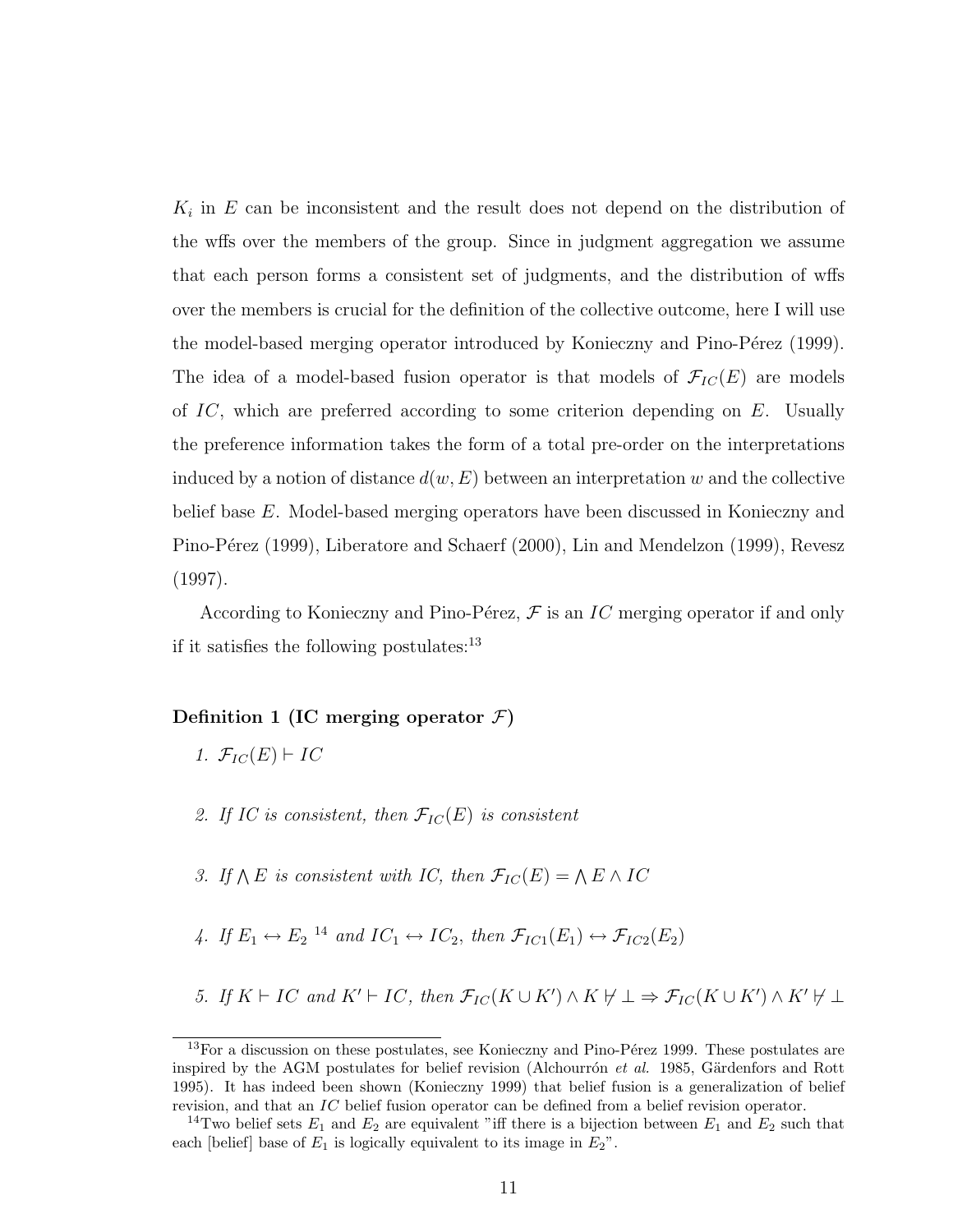- 6.  $\mathcal{F}_{IC}(E_1) \wedge \mathcal{F}_{IC}(E_2) \vdash \mathcal{F}_{IC}(E_1 \cup E_2)$
- 7. If  $\mathcal{F}_{IC}(E_1) \wedge \mathcal{F}_{IC}(E_2)$  is consistent, then  $\mathcal{F}_{IC}(E_1 \cup E_2) \vdash \mathcal{F}_{IC}(E_1) \wedge \mathcal{F}_{IC}(E_2)$
- 8.  $\mathcal{F}_{IC1}(E) \wedge IC_2 \vdash \mathcal{F}_{IC1 \wedge IC2}(E)$
- 9. If  $\mathcal{F}_{IC1}(E) \wedge IC_2$  is consistent, then  $\mathcal{F}_{IC1\wedge IC_2}(E) \vdash \mathcal{F}_{IC1}(E)$

Majority fusion operators satisfy the additional majority postulate (Konieczny and Pino-Pérez 1999):

(Maj)  $\exists n \mathcal{F}_{IC}(E_1 \cup E_2^n) \vdash \mathcal{F}_{IC}(E_2)$ 

 $E<sup>n</sup>$  denotes the union of E with itself n times. This postulate states that the collective outcome endorses a set of opinions if this is supported by a large part of the group.

Konieczny and Pino-Pérez prove that a family of pre-orders on models corresponds to the  $IC$  majority merging operator. To do so, they first define a syncretic assignment as follows:

Definition 2 (Syncretic assignment) A syncretic assignment is a function mapping each belief set E to a total pre-order  $\leq_E$  over interpretations such that for any belief sets  $E_1, E_2$  and for any belief bases  $K_1, K_2$ :

- 1. If  $I \models E$  and  $J \models E$ , then  $I \simeq_E J$
- 2. If  $I \models E$  and  $J \not\models E$ , then  $I \lt_E J$
- 3. If  $E_1 \leftrightarrow E_2$ , then  $\lt_{E_1} = \lt_{E_2}$
- 4.  $\forall I \models K_1 \exists J \models K_2$  such that  $J \leq_{K_1 \cup K_2} I$
- 5. If  $I \leq_{E1} J$  and  $I \leq_{E2} J$ , then  $I \leq_{E1 \cup E2} J$
- 6. If  $I \leq_{E1} J$  and  $I \leq_{E2} J$ , then  $I \leq_{E1 \cup E2} J$

In particular, a majority syncretic assignment is a syncretic assignment that satisfies the following condition:

(SynMaj) If  $I \lt_{E2} J$ , then  $I \lt_{E1 \cup E2^n} J$ 

With this the following theorem can be proved.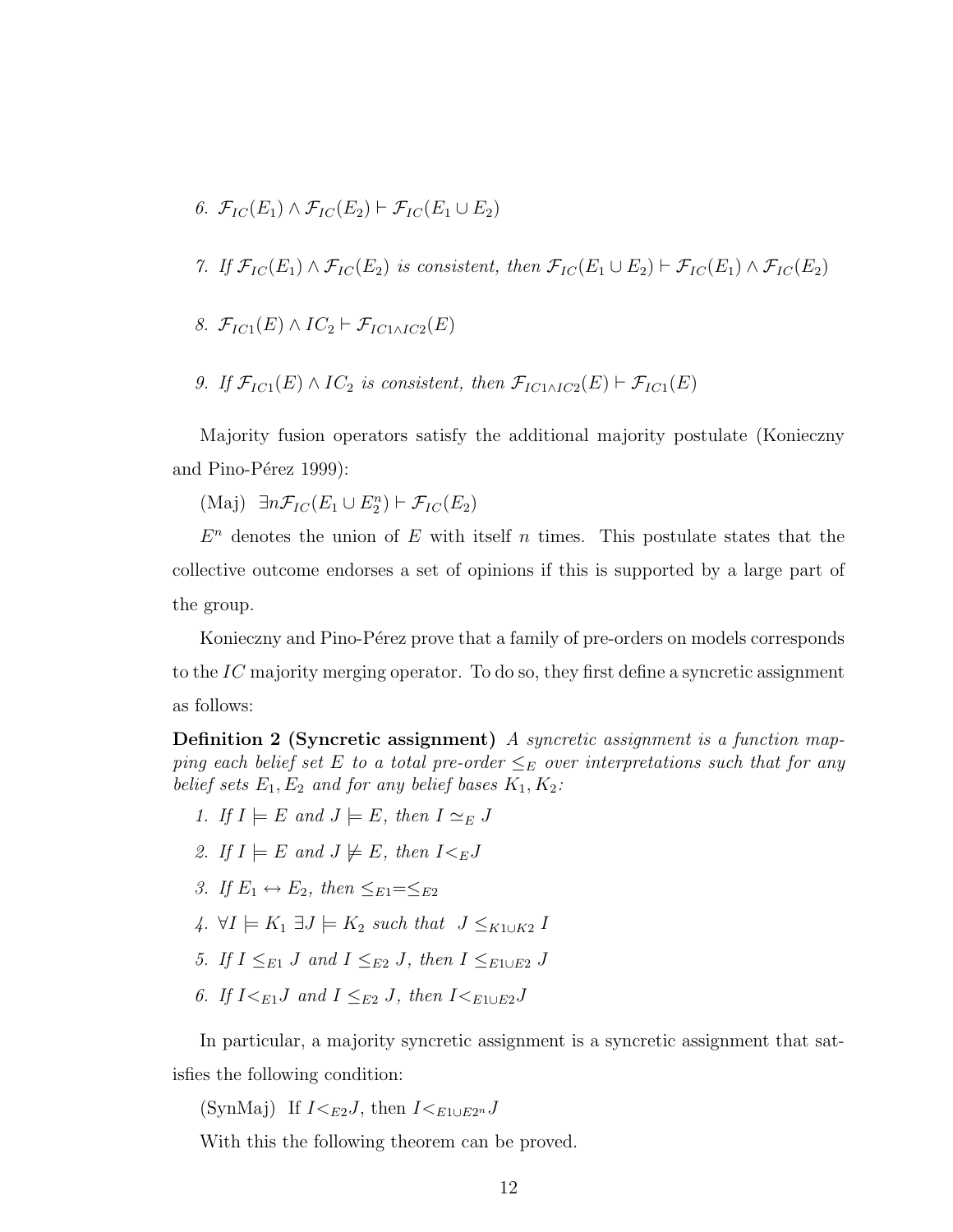**Theorem 1** (Konieczny and Pino-Pérez 1999) An operator is a majority IC fusion operator if and only if there exists a majority syncretic assignment that maps each belief set E to a total pre-order  $\leq_E$  such that:

$$
mod(\mathcal{F}_{IC}(E)) = min(mod(IC), \leq_E)
$$

In order to define  $\leq_E$  we need to determine a distance between interpretations (possible worlds), and an aggregation function that assigns a natural number to a finite sequence of natural numbers. Intuitively, the distance between interpretations measures the level of dissatisfaction of each person in the group given a possible collective outcome. If a belief state  $K_i$  is assigned a distance n from a possible outcome, and another belief state  $K_j$  is at distance  $m(n < m)$  from the same outcome, this means that the individual  $i$  will be 'happier' than the individual  $j$  if that outcome is selected as the collective decision. The selection is made after an aggregation function allocates a number to the sequence of the individual distances. As a matter of fact, this number measures the distance between an interpretation and a belief set. The aggregation function takes the sequence of dissatisfaction levels of the group members, given a certain belief set  $E$ , and associates with them a non-negative number (in our case, it will be the sum of the individual distances). This number is then used to define a total pre-order of all possible collective outcomes. The minimal distance identifies the final collective outcome, i.e. the belief base with the lowest total level of dissatisfaction among all possible models satisfying IC.

The distance between interpretations is a function that assigns a natural number to each pair of interpretations I and J such that  $d(I, J) = d(J, I)$  and  $d(I, J) = 0$  iff  $I = J$ . Since a belief base can have more than one interpretation that makes it true, the distance between an interpretation  $I$  and a belief base  $K$  is:

$$
d(I, K) = min_{J \models K} d(I, J)
$$

In the following, the Dalal's distance (Dalal 1988a, 1988b) will be used as a distance between interpretations. The Dalal's distance is based on the numbers of propositional letters on which two interpretations  $I$  and  $J$  differ. For example, the distance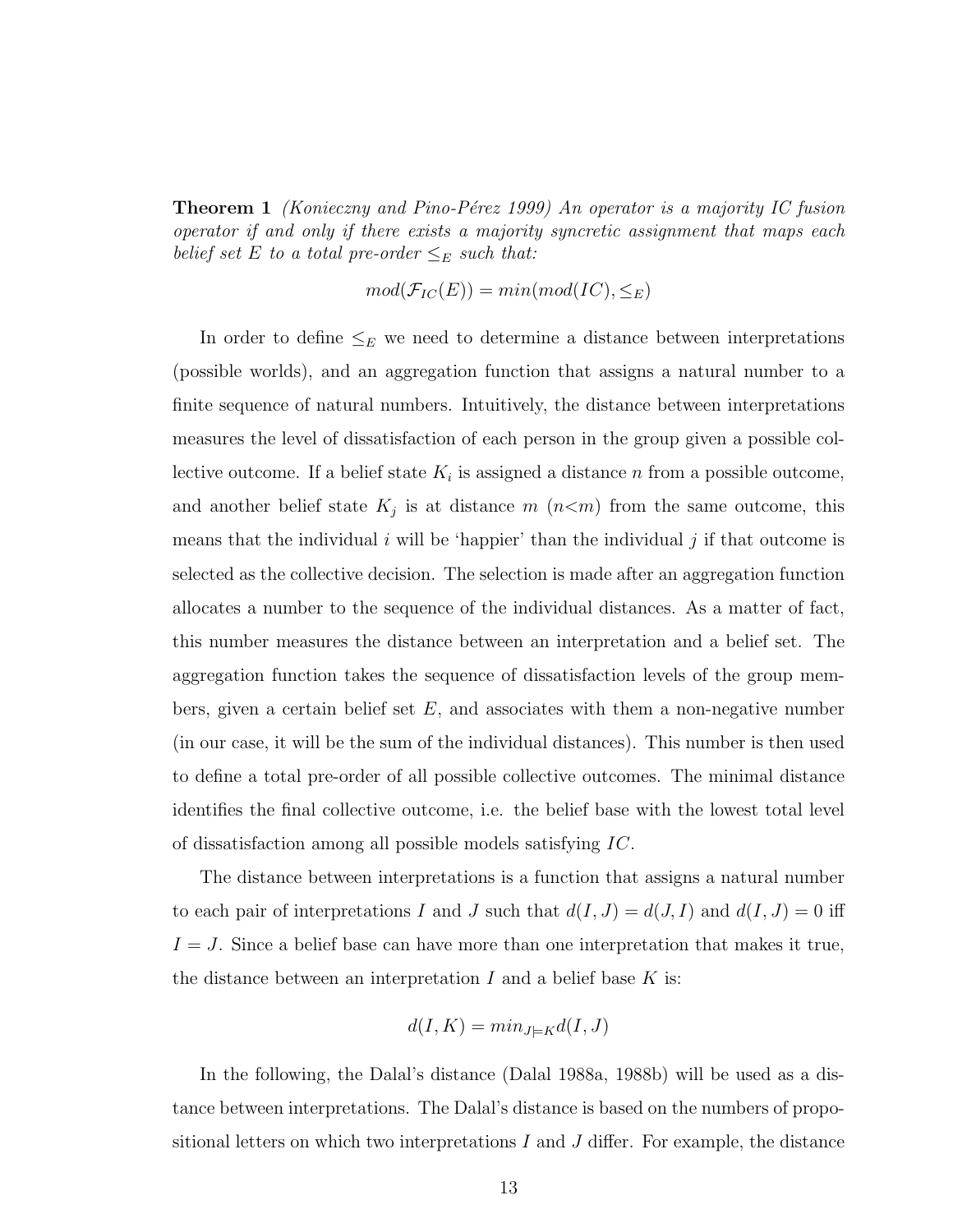between  $I = (1, 0, 0, 1)$  and  $J = (0, 1, 0, 1)$  is  $d(I, J) = 2$ . There are several reasons to choose the Dalal's distance. From a logical perspective, it is sensible to choose a distance that was originally proposed in the framework of belief revision (see footnote 12). But what is more interesting, at least for the purpose of the present paper, is that the results obtained from the fusion on individual bases using the Dalal's distance, display a strong similarity to the results obtained via propositionwise majority. This shows that the fusion method used to tackle the doctrinal paradox is not an ad hoc method, but really a more fine-grained procedure than propositionwise majority. This is for two reasons. First, because it allows us to take into account the fact (well-known in knowledge fusion) that the aggregation of consistent belief bases is not necessarily a consistent belief base, and therefore, the notion of integrity constraints must play a role in the merging process. Interestingly, it often happens that the belief base that would be selected in the first place as the collective outcome violates the integrity constraints - this is exactly when the doctrinal paradox appears. Second, there are cases in which there is no unique outcome as a result of a fusion of belief bases, but rather several options that dissatisfy the group members at the same minimum total level.

The second, and last, component we need to introduce in order to define  $\leq_E$  is the aggregation function that takes the sequence of distances between each  ${K_i} \in E$ and each possible collective outcome, and associates it with a natural number (in our case, the sum of all the distances).

**Definition 3** ( $\mathcal{F}^{\Sigma}$ ) The distance between an interpretation I and a belief set E is:

$$
d_{\Sigma}(I, E) = \Sigma_{K \in E} d(I, K)
$$

The pre-order between two interpretations  $I$  and  $J$  can now be defined as:

$$
I \leq_{E} \mathcal{I}
$$
 if and only if  $d_{\Sigma}(I, E) \leq d_{\Sigma}(J, E)$ 

Finally the IC majority fusion operator  $\mathcal{F}^{\Sigma}$  is:

$$
mod(\mathcal{F}_{IC}^{\Sigma}(E)) = min(mod(IC), \leq_{E}^{\Sigma})
$$

We are now ready to apply the method of belief fusion to judgment aggregation.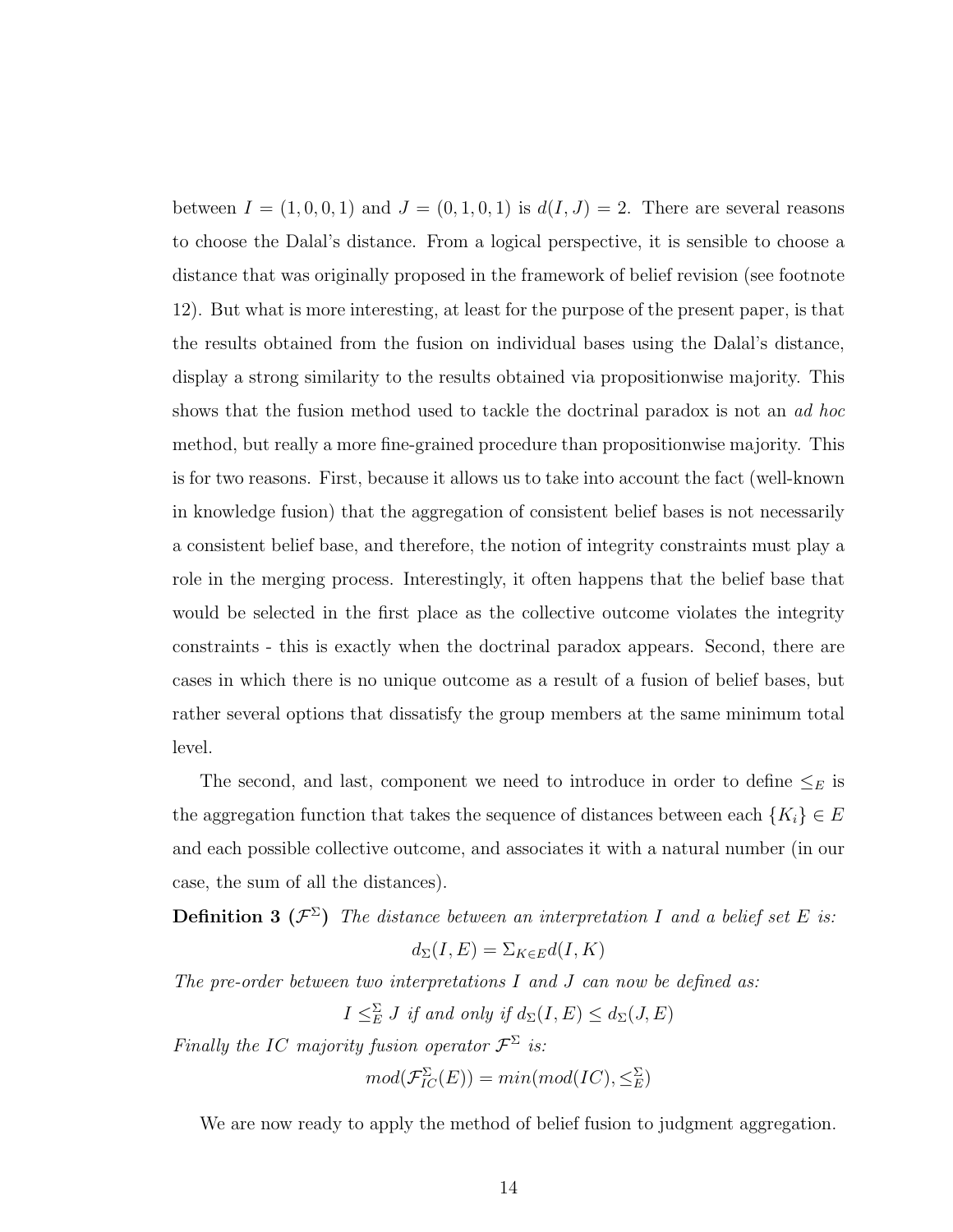#### 5 The Fusion Procedure

The lesson of the doctrinal paradox is that a majoritarian procedure will fail to assign a consistent collective judgment to certain individual judgments. List and Pettit (2002) prove a general impossibility theorem to show that the occurrence of an inconsistency does not depend on a specific aggregation procedure. Their impossibility result holds for all aggregation functions that satisfy some minimal conditions, such as universal domain, anonymity and systematicity. Universal domain states that any logically possible individual judgment is accepted as an input by the aggregation procedure. Moreover, anonymity ensures that all the voters are equally treated. Systematicity is the condition requiring that "the collective judgment on each proposition should depend exclusively on the pattern of individual judgments on that proposition. In particular, the collective judgment on no propositions should be given special weight in determining the collective judgments on others" (List and Pettit 2002, p.98). List and Pettit acknowledge that the condition of systematicity is controversial and that, when coupled with anonymity, it implies that if two propositions receive the same degree of support (not necessarily from the same individuals) the collective view on the two propositions should be the same.<sup>15</sup> As in the High School example, where a majority of teachers supports A and another majority supports  $B$ , systematicity requires that the collective outcome endorses  $(A \wedge B)$  in contradiction to the majority voting on the conclusion against  $C$ . Systematicity is relaxed in the fusion procedure that I propose here and instead it uses the fusion operator introduced in section 4. As the next example will make clear, the new procedure gives priority to the integrity constraints in  $\mathcal{I}C$  over the other propositions. The view of the group is selected from the models of  $IC$  according to a distance measure that takes into  $\alpha$ ccount each  $K_i$ .

Let us consider again the High School example. The fusion procedure takes each individual judgment as a belief base. A set of possible interpretations is assigned to

<sup>15</sup>See Chapman 2002 for a critique on systematicity.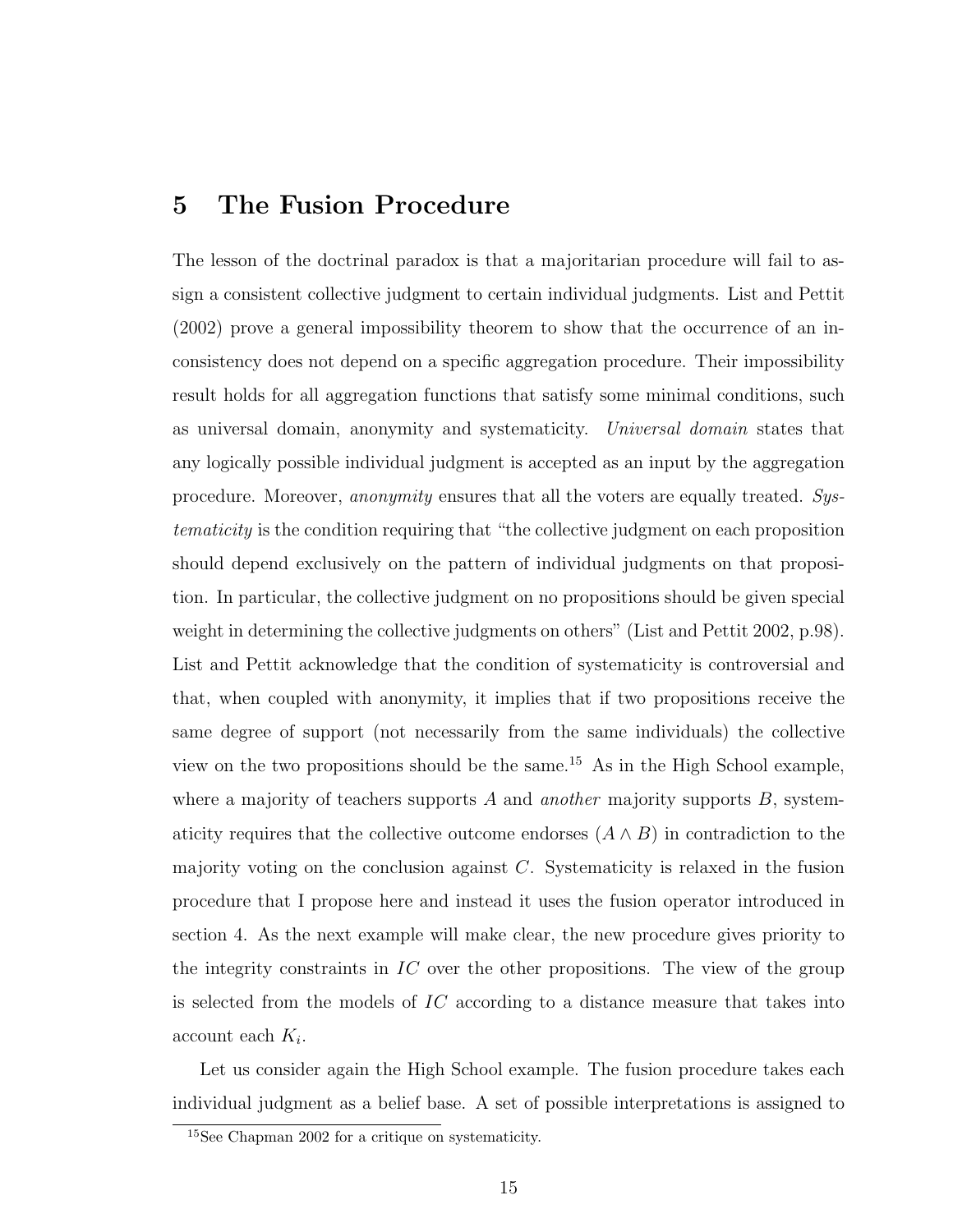each belief base. Suppose that a belief base is  $K_i = \{((A \lor B) \land C)\}\.$  The set I of interpretations for  $K_i$  respectively on the proposition variables  $A, B, C$  is  $Mod(K_i) =$  $\{(1,0,1), (0,1,1), (1,1,1)\}.$  If, for example, an integrity constraint requires A to be true,  $Mod(K_i)$  reduces to the set  $\{(1, 0, 1), (1, 1, 1)\}.$ 

In the High School example all three teachers agree that the espresso machine will be bought  $(C)$  only if the machine is needed  $(A)$  and the price is convenient  $(B)$ ; that is they accept  $((A \wedge B) \leftrightarrow C)$ . Therefore  $E = \{K_1, K_2, K_3\}$  and  $IC = \{(A \wedge B) \leftrightarrow$  $C$ . Each individual makes a judgment on  $A, B$  and  $C$  that satisfies the integrity constraint. We can therefore write:<sup>16</sup>

$$
K_1 = \{A, B, C\}
$$
  
\n
$$
K_2 = \{A, \neg B, \neg C\}
$$
  
\n
$$
K_3 = \{\neg A, B, \neg C\}
$$

The interpretations for each belief base are the following:

 $Mod(K_1) = \{(1, 1, 1)\}\$  $Mod(K_2) = \{(1, 0, 0)\}\$  $Mod(K_3) = \{(0, 1, 0)\}\$ 

The table below shows the result of the IC majority fusion operator on  $E =$  ${K_1, K_2, K_3}$ . The first three columns are all the possible interpretations for the propositional variables  $A, B$  and  $C$ . The rows with a shaded background correspond to the interpretations excluded by IC. The numbers in the columns of  $K_1$ ,  $K_2$  and  $K_3$ are the Dalal's distances of each  $K_i$  from the correspondent interpretation. Finally, in the last column is  $d_{\Sigma}(I, E)$ .

<sup>&</sup>lt;sup>16</sup>Given that I assumed that each  $K_i$  satisfies IC, to avoid redundancies I will not write  $((A \wedge B) \leftrightarrow$ C) in  $K_i$ .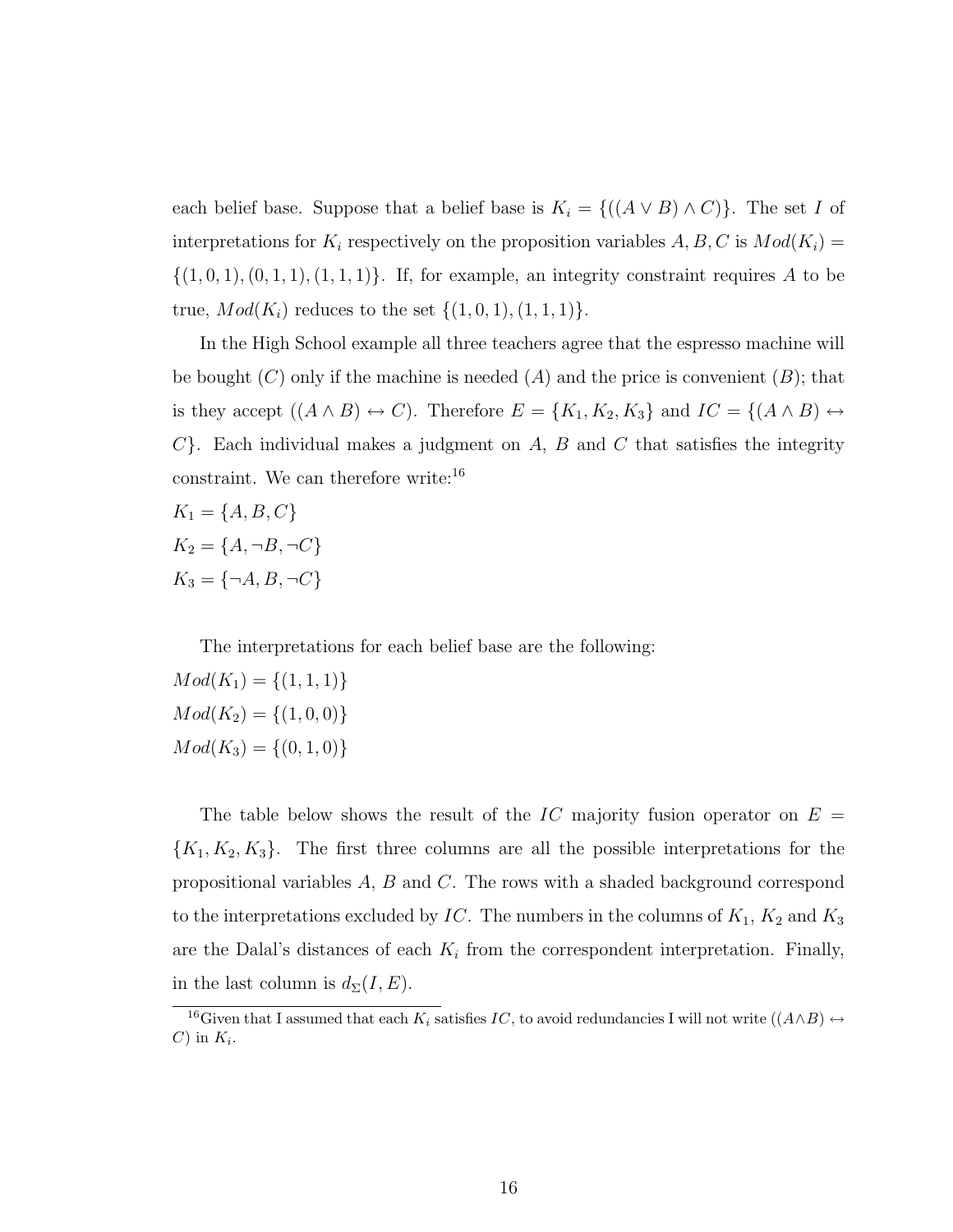| А | B        | C | $K_1$          | $K_2$          | $K_3$ | $d_{\Sigma}(I, E)$ |
|---|----------|---|----------------|----------------|-------|--------------------|
|   |          |   |                | 2              | 2     |                    |
|   |          |   |                |                |       |                    |
|   |          |   |                |                |       | z                  |
|   | $\Omega$ | ∩ | $\overline{c}$ | $\overline{c}$ | 0     |                    |
|   |          |   |                |                |       |                    |
|   |          |   | 2              |                | 2     |                    |
|   |          |   |                |                |       |                    |
|   |          |   |                |                |       |                    |

Because  $\mathcal{F}_{IC}^{\Sigma}(E)$  is an IC fusion operator, the collective outcomes are chosen among the interpretations that are not excluded by  $IC$ . Only  $(1, 1, 1), (1, 0, 0), (0, 1, 0)$ and  $(0, 0, 0)$  are the available candidates for the collective judgments. Moreover,  $\mathcal{F}_{IC}^{\Sigma}(E)$  is a majority operator, and so the interpretations associated with the minimum distance value are selected. Thus, no paradox arises using the fusion operator.  $Mod(\mathcal{F}_{IC}^{\Sigma}(E)) = \{(1,1,1), (1,0,0), (0,1,0)\},$  which is equivalent to saying that the collective outcome is a tie:  $\{K_1 \vee K_2 \vee K_3\}$ ; We do not have enough information to select a unique collective judgment. Two of the three possible outcomes endorse the same conclusion  $\neg C$  and the group may agree that  $\neg C$  is the outcome to which they should come. Furthermore, unlike the conclusion-based procedure,  $\mathcal{F}_{IC}^{\Sigma}(E)$  also indicates the precise reasons that properly support that conclusion.

Before moving to other examples where the result of the fusion operator is not just the disjunction of the belief bases, there are three points that we should note. The first is that had it not been discarded by  $IC, \mathcal{F}_{IC}^{\Sigma}(E)$  would have selected  $(1,1,0)$ as the model for the collective outcome. This is precisely the result associated with the doctrinal paradox. We can then say that the fusion procedure reveals the nature of the doctrinal paradox. Propositionwise majority finds the closest interpretation to all the  $K_i$  in  $E$ . Unfortunately, it may happen that the closest model violates the integrity constraints. This, however, is not a danger with  $\mathcal{F}_{IC}^{\Sigma}(E)$  because the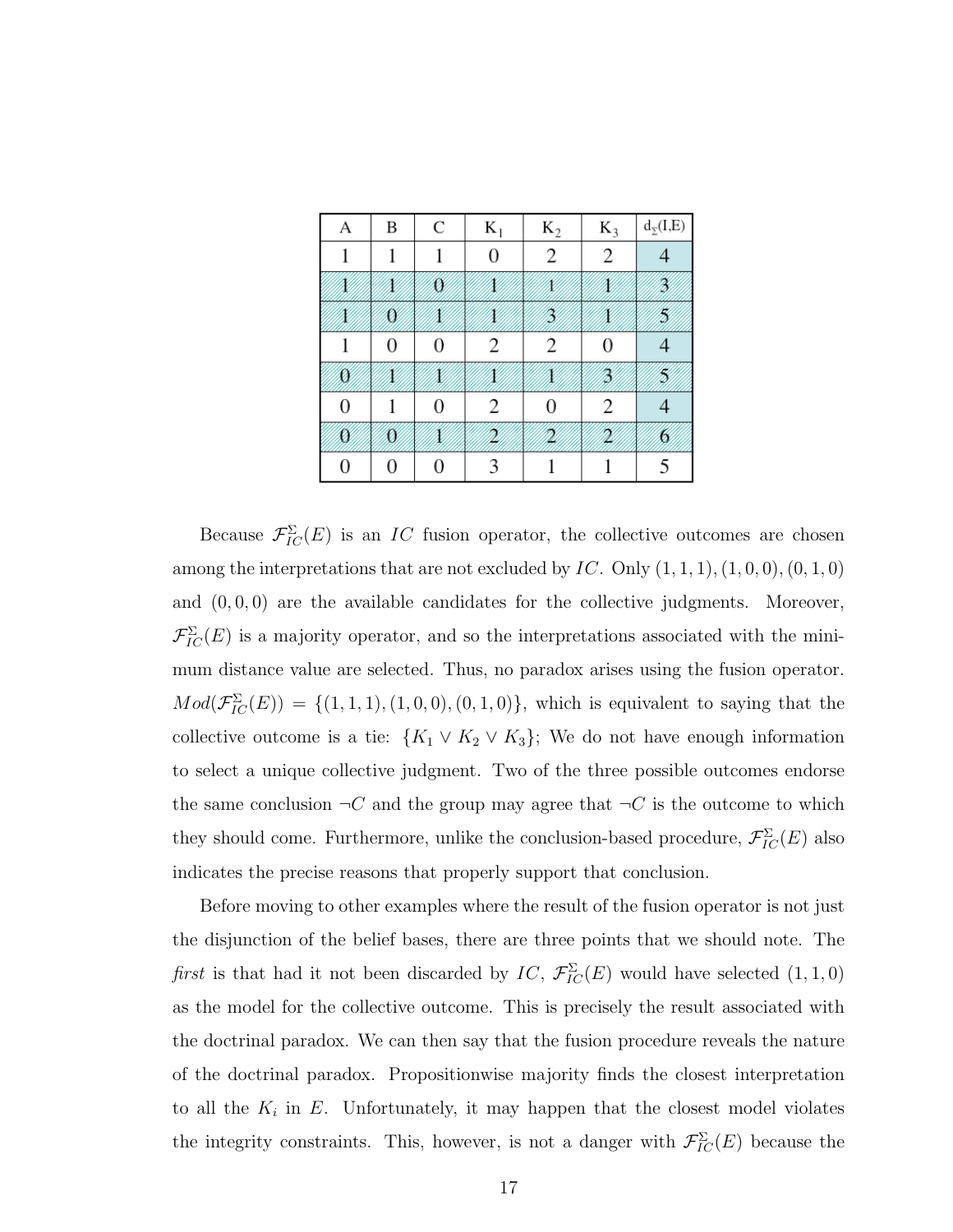inconsistent options are rejected by IC. The second point is that while majority rule on propositions can find only one model, the fusion operator looks at all possible outcomes and orders them according to some criteria (for the majoritarian fusion operator the criterion is the minimal distance). This is important especially in those cases where the fusion operator is used to aggregate several knowledge bases, since it guarantees that no relevant information is discarded. Third, note that normally a fusion operator does not require the belief bases to satisfy  $IC$ . Here I assume that each  $K_i$  satisfies IC for ease of comparison with the classical doctrinal paradox. When this assumption is relaxed, the interpretations of the belief bases that violate the integrity constraints are ruled out by the IC imposed on the final outcome. The collectivity is ensured to be rational, despite the fact that some of its members (or all) made irrational judgments.

Let us now turn to another problem. As we have seen the premise-based procedure may lead to contradictory results. The example of a group voting on  $((P \wedge Q) \vee$  $(R \wedge S)$  → T) in section 2 illustrated that different outcomes can be obtained by the premise-based procedure depending on whether the majority is calculated on the atomic propositions P, Q, R and S, or on the disjuncts  $(P \wedge Q)$  and  $(R \wedge S)$ . Transforming the judgments of the example in section 2 into interpretations for each belief base, we obtain:

 $Mod(K_1) = \{(1,1,0,1,1)\}$  $Mod(K_2) = \{(1, 0, 1, 0, 0)\}$  $Mod(K_3) = \{(0, 1, 1, 1, 1)\}$ 

The table below displays the results of IC majority fusion operator on  $E =$  ${K_1, K_2, K_3}$ . Interpretations that violate IC do not appear.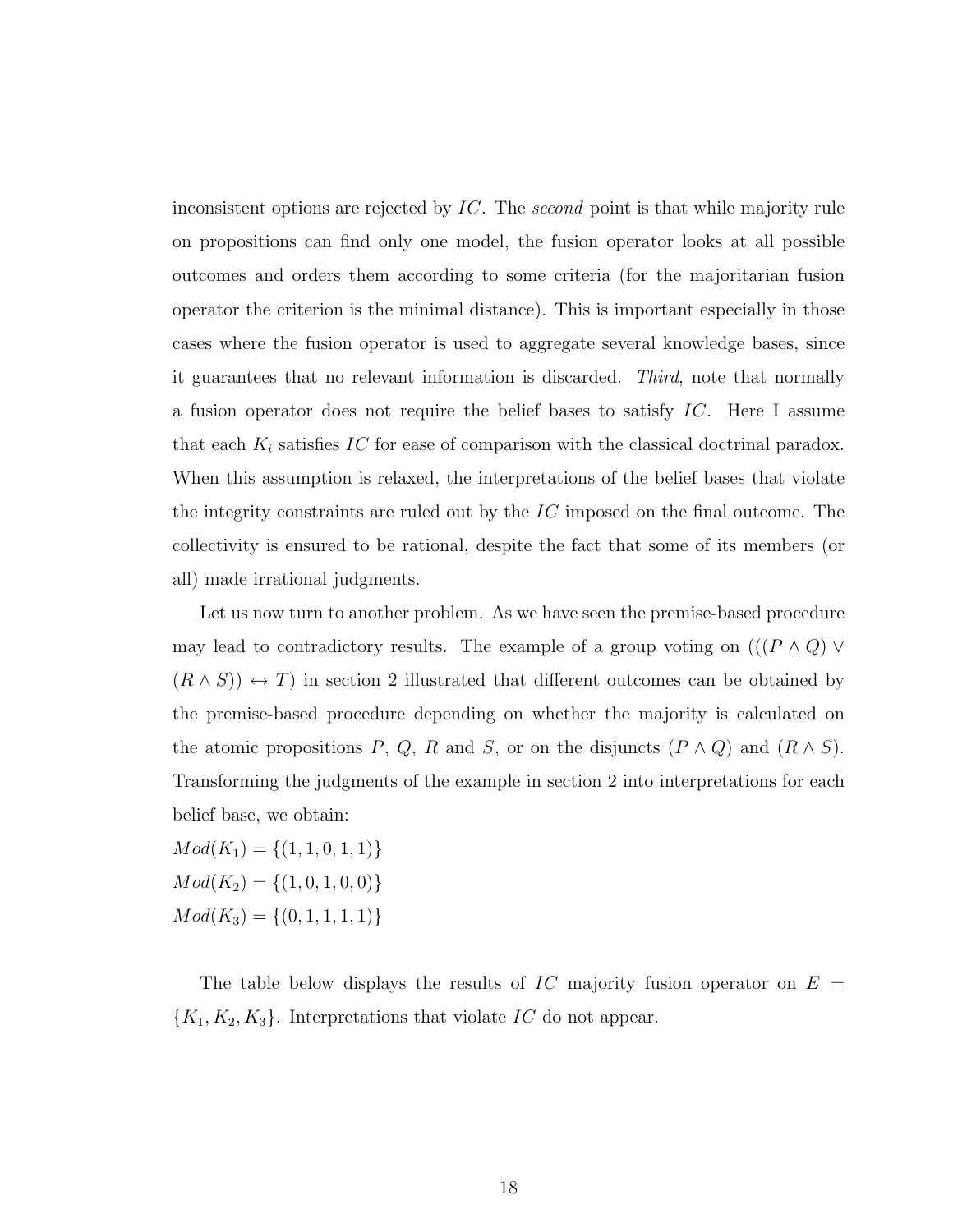| Ρ | Q | R | S | Т | $K_{1}$ | $K_{2}$ | $K_3$ | $\mathsf{d}_{\Sigma}(\mathsf{I},\mathsf{E})$ |
|---|---|---|---|---|---------|---------|-------|----------------------------------------------|
| 1 | 1 | 1 | 1 | 1 | 1       | 3       | 1     | 5                                            |
| 1 | 1 | 1 | 0 | 1 | 2       | 2       | 2     | 6                                            |
| 1 | 1 | 0 | 1 | 1 | 0       | 4       | 2     | 6                                            |
| 1 | 1 | 0 | 0 | 1 | 1       | 3       | 3     | 7                                            |
| 1 | 0 | 1 | 1 | 1 | 2       | 2       | 2     | 6                                            |
| 1 | 0 | 1 | 0 | 0 | 4       | 0       | 4     | 8                                            |
| 1 | 0 | 0 | 1 | 0 | 2       | 2       | 4     | 8                                            |
| 1 | 0 | 0 | 0 | 0 | 3       | 1       | 5     | 9                                            |
| 0 | 1 | 1 | 1 | 1 | 2       | 4       | 0     | 6                                            |
| 0 | 1 | 1 | 0 | 0 | 4       | 2       | 2     | 8                                            |
| 0 | 1 | 0 | 1 | 0 | 2       | 4       | 2     | 8                                            |
| 0 | 1 | 0 | 0 | 0 | 3       | 3       | 3     | 9                                            |
| 0 | 0 | 1 | 1 | 1 | 3       | 3       | 1     | 7                                            |
| 0 | 0 | 1 | 0 | 0 | 5       | 1       | 3     | 9                                            |
| 0 | 0 | 0 | 1 | 0 | 3       | 3       | 3     | 9                                            |
| 0 | 0 | 0 | 0 | 0 | 4       | 2       | 4     | 10                                           |

In section 2 I criticized the conclusion-based procedure by claiming that there are many scenarios in which the result of collective deliberation needs to be supported by the proper reasons, and I gave the example of the court case. Providing justifications for a group decision can be particularly troublesome when the premises satisfy some logical constraints. This is illustrated by the following story.

Suppose that the Not-so-Posh council in London has to make a complex decision about the reduction of local taxes. The three parties in the council agree that the taxes can be reduced  $(T)$  if and only if no new medical equipment is authorized for the local hospital  $(H)$ , and the local public transport is not improved  $(P)$ . In order to cast their vote on these issues, they cautiously realize that they also need to consider that  $((H \wedge P) \leftrightarrow U)$ , where U stands for "being ready to face unpopularity". The last condition for the taxes to be reduced is that the budget of the library has to be reduced for the next year  $(L)$ . Since the parties assess that this last issue will not affect their popularity, they agree to vote on  $(((H \wedge P) \leftrightarrow U) \wedge L) \leftrightarrow T)$ . The three parties vote in the following way: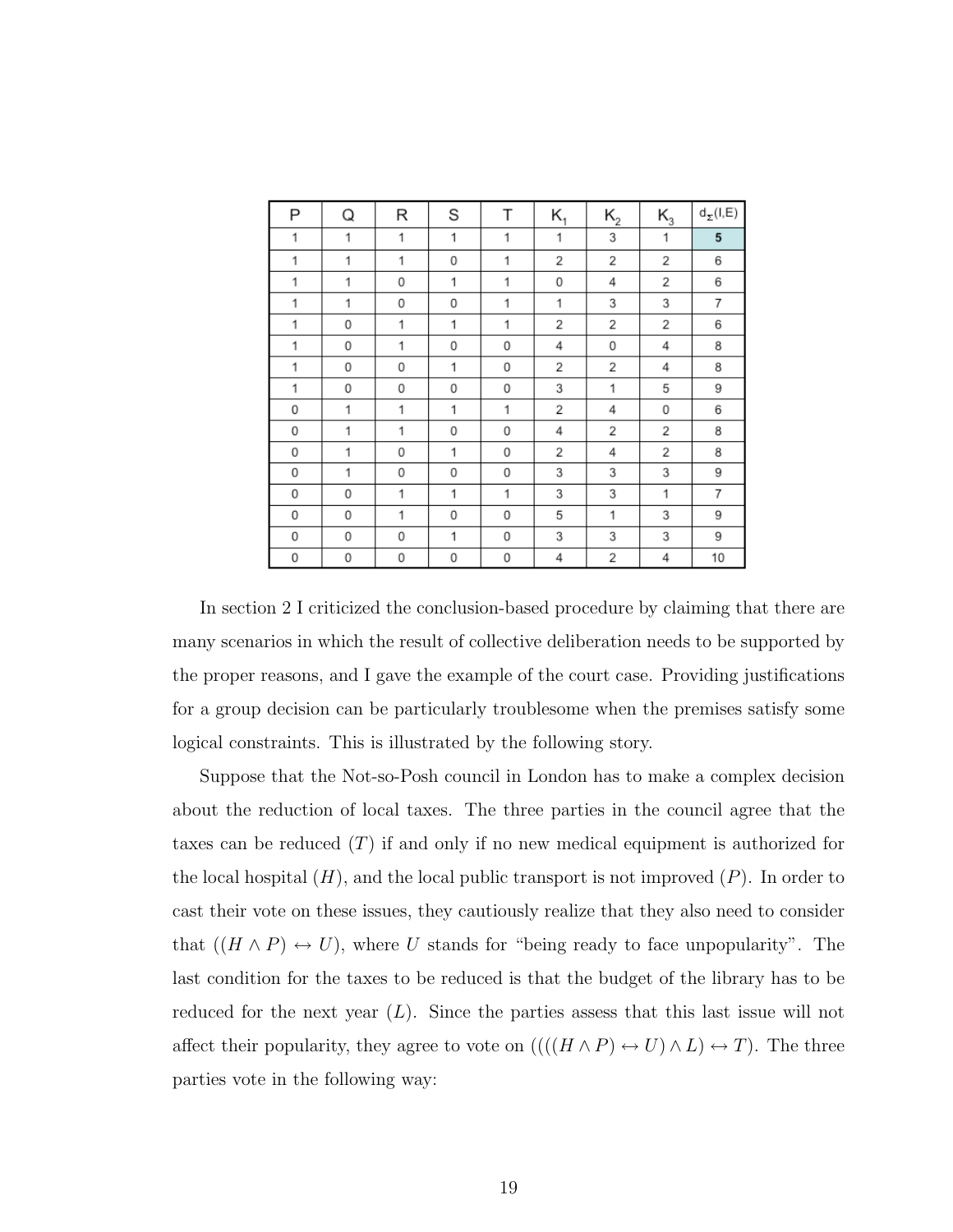|          | H        | P              | U              | L              | T              |
|----------|----------|----------------|----------------|----------------|----------------|
| Party 1  | Yes      | Yes            | Yes            | N <sub>o</sub> | N <sub>o</sub> |
| Party 2  | Yes      | N <sub>o</sub> | N <sub>o</sub> | Yes            | N <sub>o</sub> |
| Party 3  | $\rm No$ | Yes            | No             | Yes            | N <sub>o</sub> |
| Majority | Yes      | Yes            | $\mid$ No      | Yes            | $\rm No$       |

All three parties in the council agree not to reduce the taxes, but they face a serious dilemma when they try to provide the local newspaper with the reasons for this decision. The majority of the council voted against the authorization of the purchase of new equipment for the hospital, a majority opposed the improvement of the local public transport and, again, a majority agreed to reduce the budget of the public library. So far this is the so-called doctrinal paradox. We understand that no party is willing to share with the local newspaper the role that considerations about their popularity played in their judgments. When the three parties meet to discuss how to explain to the public that the taxes have not been reduced, they also have to admit to themselves that they have a serious internal bug. The outcome of the majoritarian voting on the premises is inconsistent, since it assigns yes to  $H$  and to P but no to U (recall that  $(H \wedge P) \leftrightarrow U$ ).

The fusion procedure offers the parties two ways to solve both the internal and the public dilemmas. The interpretations assigned to the three parties are:

 $Mod(K_1) = \{(1, 1, 1, 0, 0)\}\$  $Mod(K_2) = \{(1, 0, 0, 1, 0)\}\$  $Mod(K_3) = \{(0, 1, 0, 1, 0)\}\$ 

The table below highlights the two preferred models for  $E = \{K_1, K_2, K_3\}$  among the models satisfying  $IC = \{(((H \wedge P) \leftrightarrow U) \wedge L) \leftrightarrow T\}.$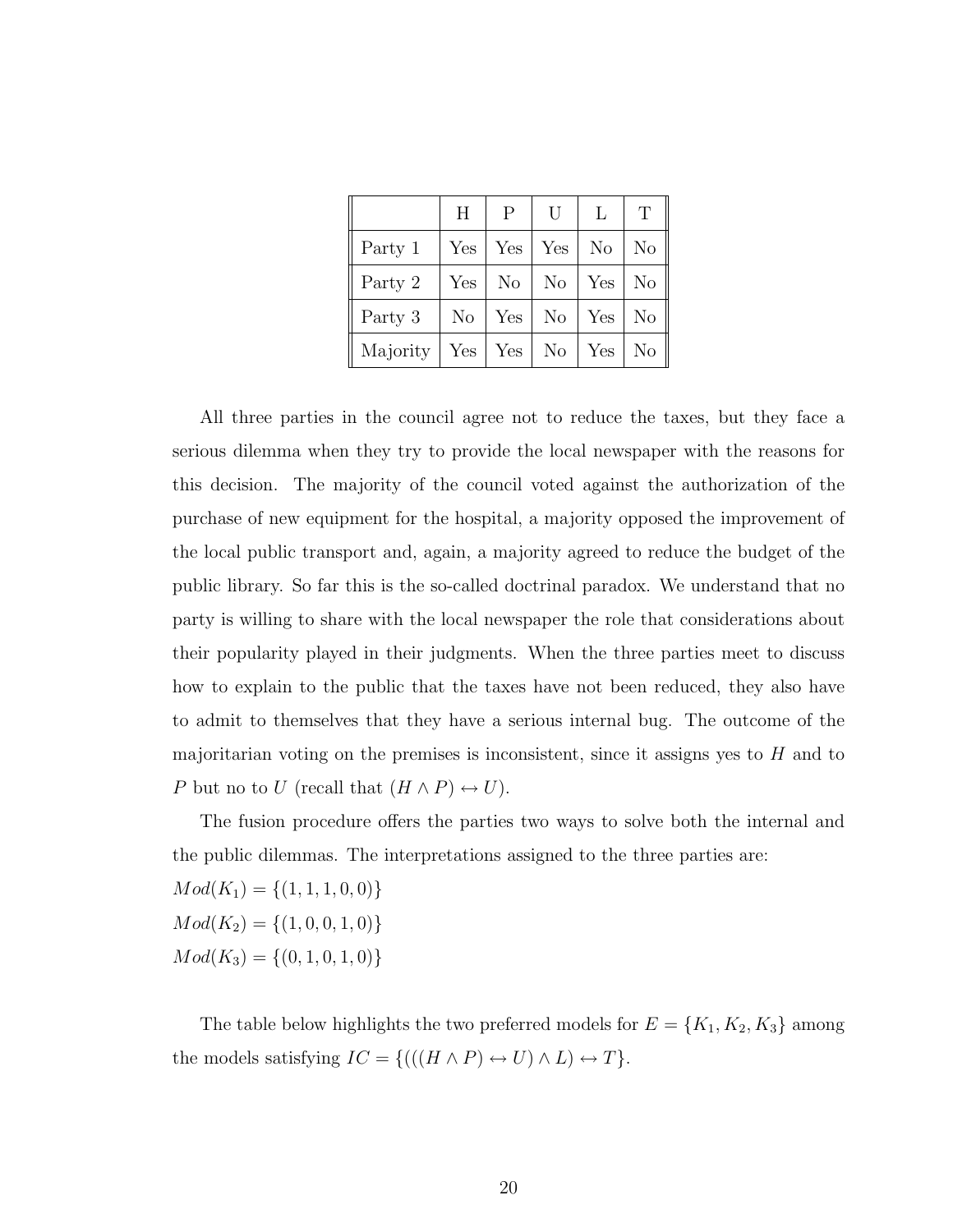| Η                | P              | U | L                | T                | $K_{1}$ | $K_2$          | $K_3$ | $d_{\Sigma}(I,E)$ |
|------------------|----------------|---|------------------|------------------|---------|----------------|-------|-------------------|
|                  |                |   |                  |                  | 2       | 3              | 3     | 8                 |
|                  |                |   | $\boldsymbol{0}$ | 0                | 0       | 3              | 3     | 6                 |
|                  | $\overline{0}$ | 0 |                  | $\boldsymbol{0}$ | 3       | $\overline{0}$ | 2     | 5                 |
|                  | 0              | 0 | $\boldsymbol{0}$ | 0                | 2       |                | 3     | 6                 |
| $\boldsymbol{0}$ |                | 0 |                  | 0                | 3       | $\overline{2}$ | 0     | 5                 |
| 0                |                | 0 | $\boldsymbol{0}$ | 0                | 2       | 3              |       | 6                 |
| 0                | $\overline{0}$ | 0 |                  | 0                |         |                |       | 6                 |
| 0                | 0              | 0 | 0                | 0                | 3       | 2              | 2     |                   |

The fusion procedure recommends to send a communication to the local newspaper stating that the majority in the council opposed a tax reduction. The reasons for this are as follows: because of the financial situation of the Not-so-Posh council, a tax reduction is possible only if the library has its budget reduced (on which issue the majority agreed), no new medical equipment is provided to the hospital and the local public transport is not improved. On these two last issues, the parties could not find an agreement and there was no majority supporting both these conditions.

## 6 Conclusion

Two lessons can be drawn from the doctrinal paradox. The first one is that the set of propositions on which most group members agree is not guaranteed to be a candidate for the collective decision because the set can fail to satisfy consistency even though each individual consistently expressed her judgments. The second lesson is that, when this happens, we need to look for the second (or third...) best outcome. Complex collective decisions are therefore paradox-free when the logical relations between propositions are treated as integrity constraints on the collective judgment, and when we drop the ideal that an aggregation function must always find a unique possible solution.

The premise-based procedure and the conclusion-based procedure have been pre-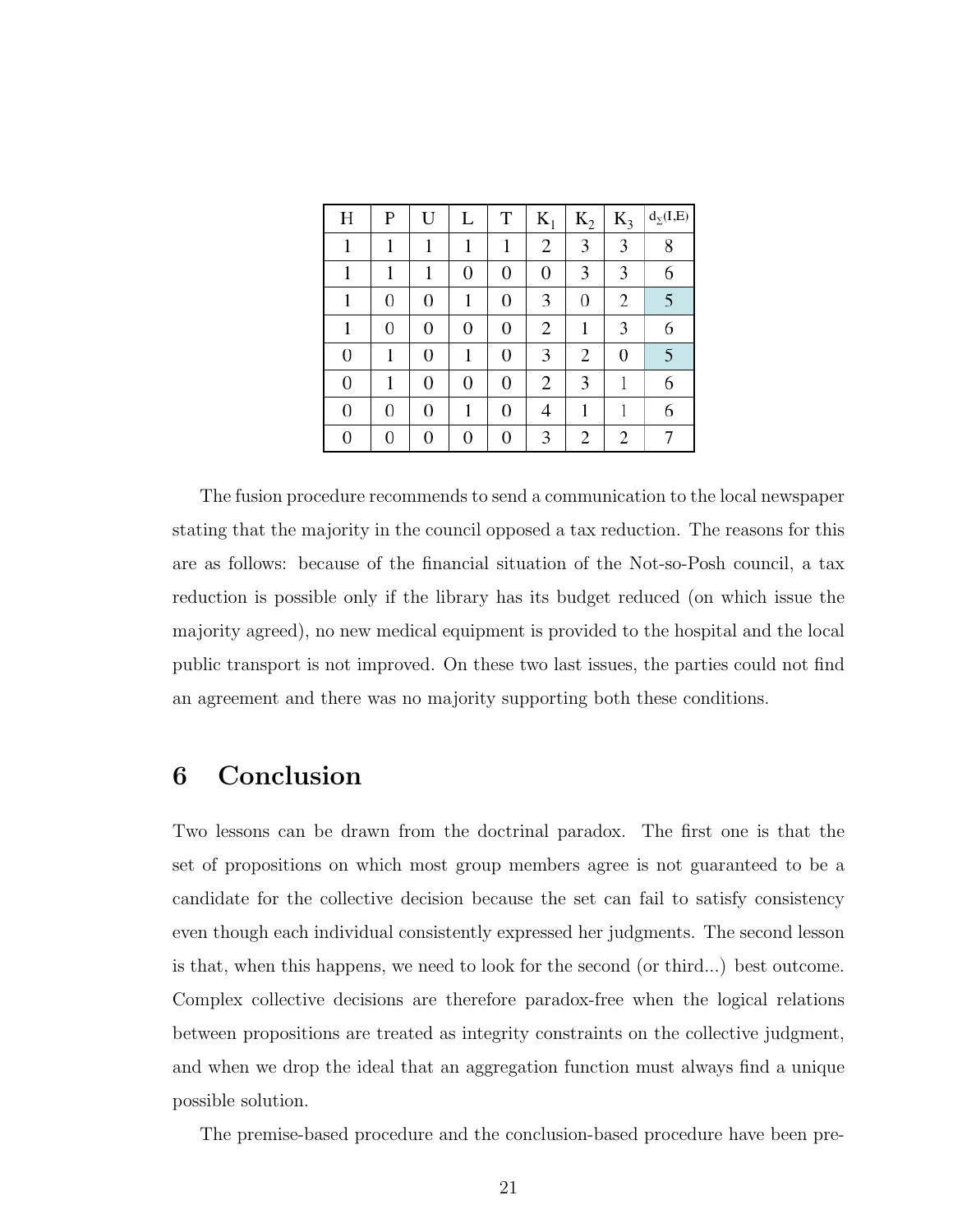sented in the literature on judgment aggregation as the escape-routes from the doctrinal paradox. In section 2 I criticized both these procedures and urged an approach that reconciles the premises and the conclusion as part of the same outcome. The fusion procedure aims to find, when possible, a unique group decision and, at the same time, to provide the reasons in support of that outcome.

The approach introduced in this paper profits from the work done on belief fusion in artificial intelligence. I have claimed that judgment aggregation and belief fusion are similar processes and that a collaboration between these two areas is definitely fruitful. Following the research done by Konieczny and Pino-Pérez, a majoritarian IC fusion operator for belief bases has been defined. The integrity constraints ensure that the fusion operator looks for solutions only among the consistent models. Each belief base is confronted with a group decision candidate, and a number is assigned as a result of the comparison.<sup>17</sup> Intuitively, this number captures how much the two sets disagree with each other. Finally, the fusion function selects the model (or the models) that keeps the disagreement of most belief bases at the lowest level.

The value of the fusion procedure rests upon the exclusion of inconsistent sets of judgments from the set of the candidates apt to become collective judgments, and in the definition of a preference order  $\leq$  on the remaining candidates. I have shown that this new approach, as well as avoiding paradoxical results, reveals that the discursive dilemma often hides incomparable outcomes (or ties).

From these results come implications for all those groups of people - like expert panels, boards, councils, societies, etc. - that have to make decisions on the basis of logically connected propositions, and moreover, want or need to be able to justify their decisions. In order to define a more realistic model of group decision-making, I plan to investigate extensions of the fusion procedure. For example, as I already mentioned, belief fusion allows us to relax the completeness requirement of the belief

<sup>&</sup>lt;sup>17</sup>This number is determined by the Dalal's distance. The choice of Dalal's distance was justified in section 3. However, I plan to investigate the behaviour of other distance measures in a future research.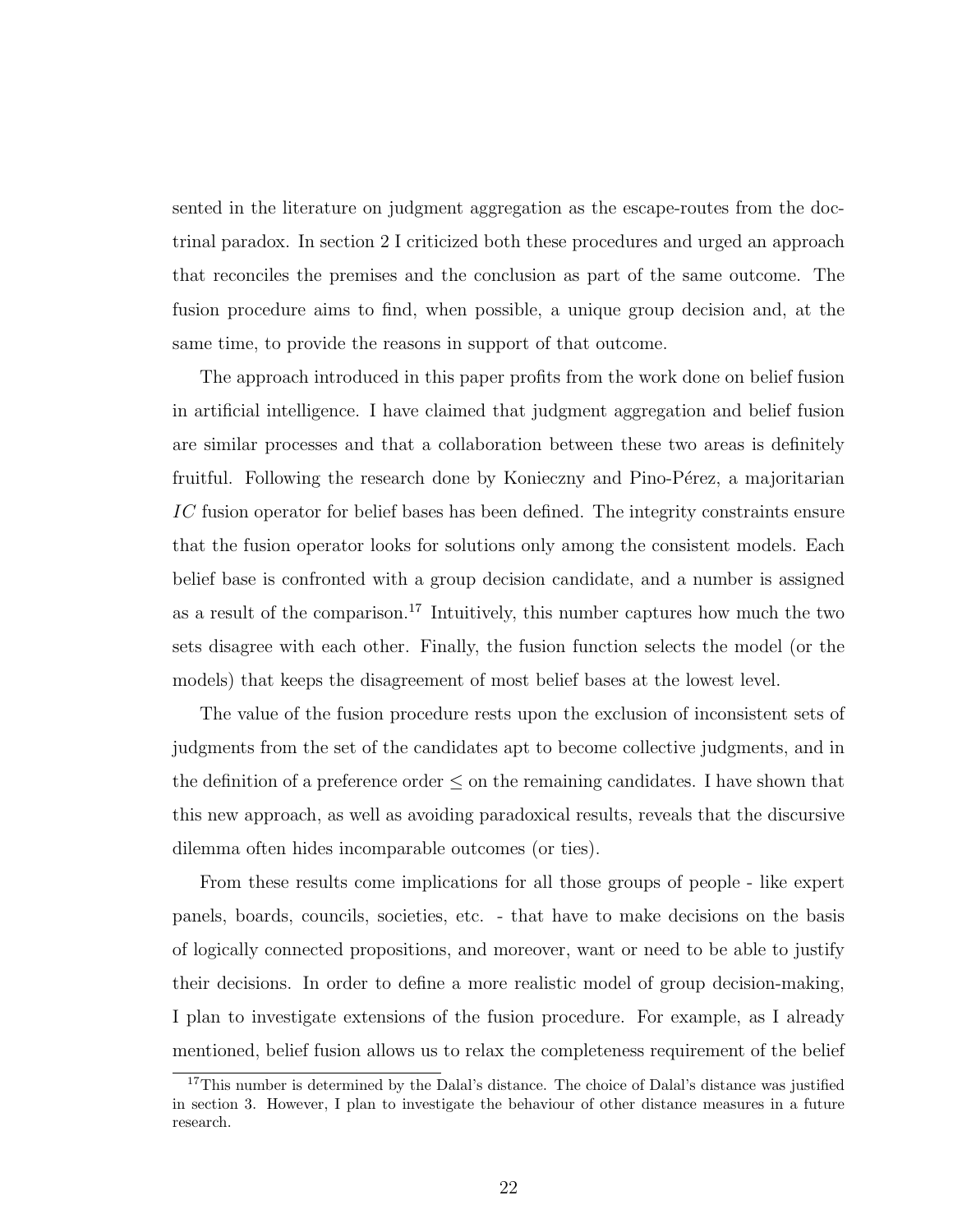bases, on the grounds that we want to conceive of the possibility of an individual to be indifferent (with respect to a preference) or ignorant (of a certain matter). Let us suppose that we have a finite number of belief bases expressing the decisions of some individuals about three propositions A, B and C.  $K_i = \{A, B\}$  is a belief base even if it is not complete. The agent is indifferent to, or unable to make a decision on, C. Therefore  $K_i$  is satisfied by  $\{(1,1,1),(1,1,0)\}.$ 

Also, an IC fusion operator can assign an outcome to belief bases that violate IC. Clearly, the models for the bases that violate  $IC$  will not be taken into consideration as candidates for the final decision. But this is an important feature because it gives us the possibility to merge bases even if some of them (or all) do not conform to  $IC$ . For instance, an individual who does not obey to IC has no chance that her own view will be adopted by the collectivity, and yet, the fusion operator will find a collective belief base that minimizes  $K_i$ 's disagreement.

Majoritarian fusion operators are not the only operators that can be introduced to merge individuals' judgments where each member has equal power to influence the final decision. An alternative fusion aggregation is the arbitration. The best outcome for an arbitration operation is a belief base that aims at equally distributing the level of dissatisfaction among the individuals. In some cases this allows us to distinguish between two incomparable majoritarian outcomes. For instance, the two preferred solutions for a majoritarian fusion operator over  $E = \{K_1, K_2, K_3\}$  can have  $d_{\Sigma}(I, E)$  equal to 6. Still, the arbitration operator will prefer the one that equally distributes the dissatisfaction among members (like  $(2,2,2)$ ) to  $(5,1,0)$ . A question open to investigation is whether an arbitration operator can be used in any kind of judgment aggregation process. Is the arbitration operator likely to capture only the aggregation of individual desires or can it also be used for the aggregation of beliefs?

Finally, it would be interesting to study the aggregation judgment where the individuals do not all have the same power to influence the final decision, following the work done by Dietrich and List (2004). This could be especially useful for those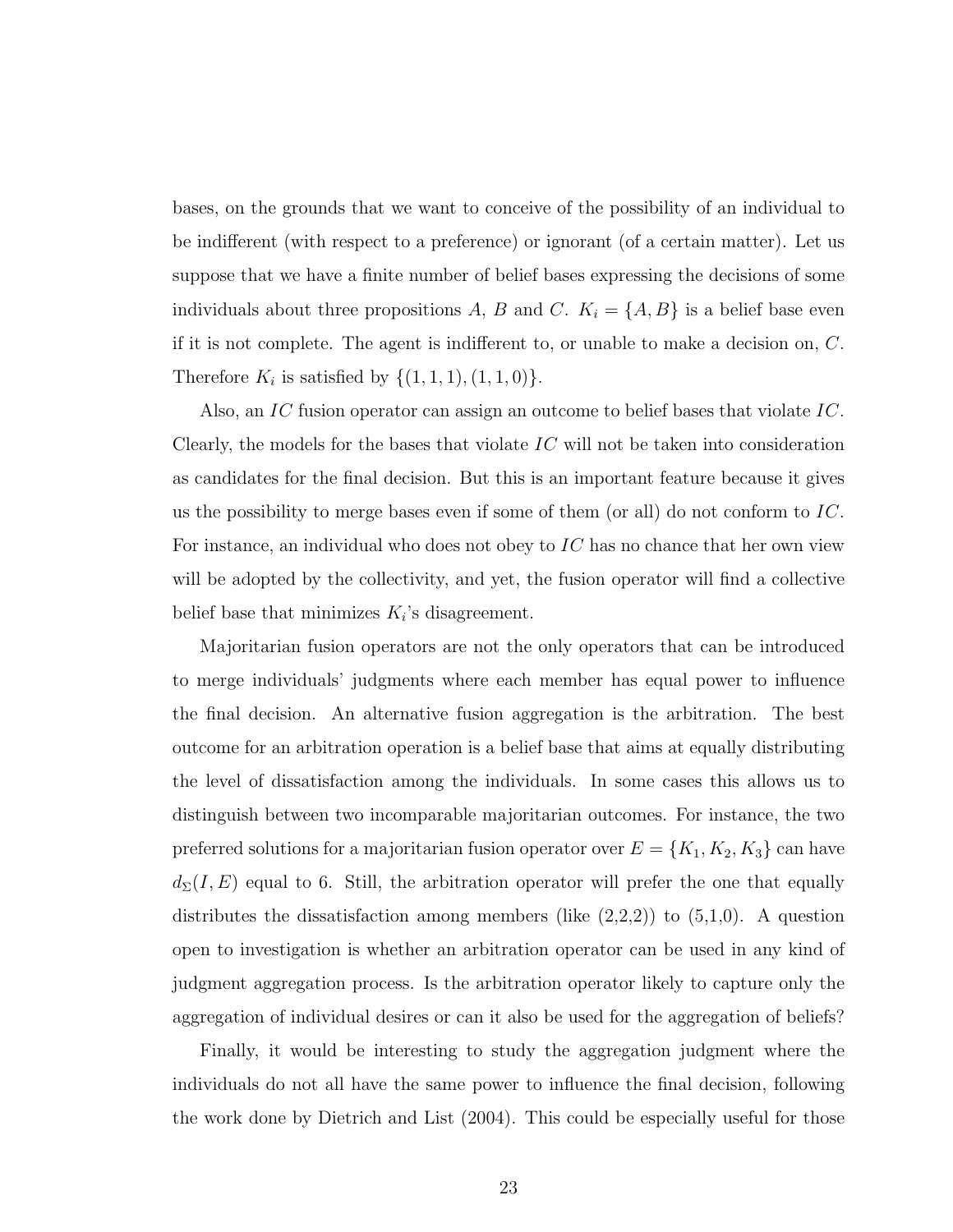scenarios in which a tie is obtained, but nevertheless a decision must be made.

#### References

- Alchourrón, C., P. Gärdenfors and D. Makinson, 1985, "On the logic of theory change: Partial meet contraction and revision functions", Journal of Symbolic Logic, 50, 510-530.
- Baral, C., S. Kraus, J. Minker and V. S. Subrahmanian, 1992, "Combining knowledge bases consisting of first-order theories", *Computational Intelligence*,  $8(1)$ , 45-71.
- Benferhat, S., D. Dubois, H. Prade and M. A. Williams, 1999, "A practical approach to fusing prioritized knowledge bases", EPIA 1999, 223-236.
- Borgida, A., and T. Imielinski, 1984, "Decision making in committees: A framework for dealing with inconsistency and non-monotonocity", in Proceedings Workshop on Nonmonotonic Reasoning, 21-32.
- Bovens, L., and W. Rabinowicz, 2004, "Democratic answers to complex questions. An epistemic perspective", *Synthese*, forthcoming.
- Brennan, G., 2001, "Collective coherence?", International Review of Law and Economics, 21(2), 197-211.
- Chapman, B., 2002, "Rational Aggregation", Politics, Philosophy and Economics, 1(3), 337-354.
- Cholvy, L., 1994, "A logical approach to multi-sources reasoning", in Knowledge Representation and Reasoning under Uncertainty: Logic at Work, ed. by M. Masuch and L. Polos, Springer, LNAI 808, 183-196.
- Dalal, M., 1988a, "Updates in propositional databases", Technical Report DCS-TR-222, Department of Computer Science, Rutgers University.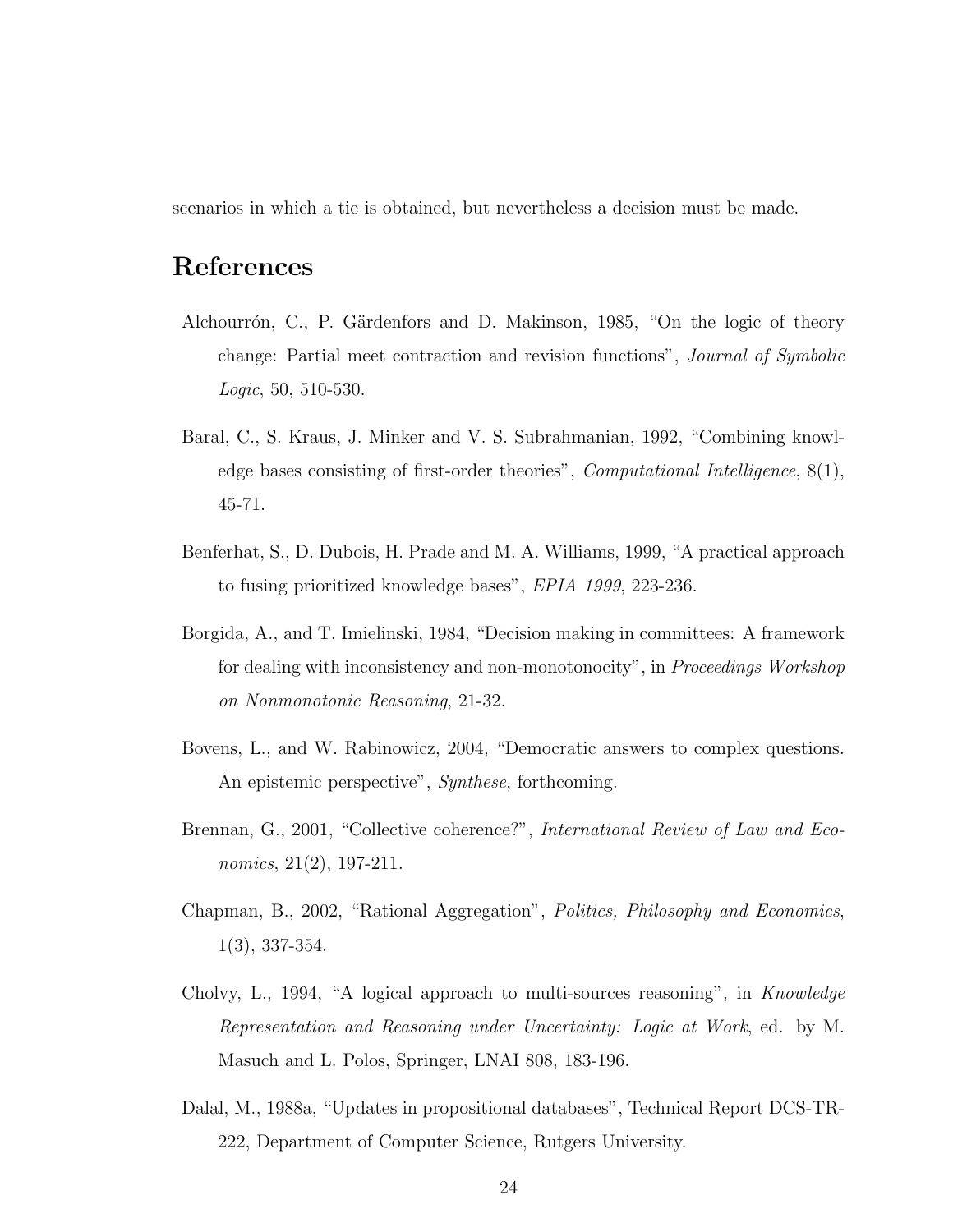- Dalal, M., 1988b, "Investigations into a theory of knowledge base revision: Preliminary report", Proceedings of the Seventh National Conference on Artificial Intelligence, 475-479.
- Dietrich, F., 2004, "Judgment aggregation: (Im)possibility theorems", *Journal of* Economic Theory, forthcoming.
- Dietrich, F., and C. List, 2004, "A liberal paradox for judgment aggregation", *Eco*nomics Working Paper Archive at WUSTL, http://ideas.repec.org/p/wpa/wuwppe/0405003.html
- Elster, J. (ed.), 1998, Deliberative Democracy, Cambridge University Press.
- Gärdenfors, P., 1988, *Knowledge in Flux: Modeling the Dynamics of Epistemic* States, The MIT Press.
- Gärdenfors, P., and H. Rott, 1995, "Belief revision", in Handbook of Logic in Artificial Intelligence and Logic Programming, Vol. 4, ed. by D. M. Gabbay, C. J. Hogger and J. A. Robinson, 35-132, Oxford University Press.
- Konieczny, S., 1999, Sur la Logique du Changement: Révision et Fusion de Bases de Connaissance, Ph.D. dissertation, University of Lille I, France.
- Konieczny, S., 2000, "On the difference between merging knowledge bases and combinig them", in *Proceedings of KR'00*, Morgan Kaufmann, Breckenridge, Colorado, USA, 135-144.
- Konieczny, S., and R. Pino-Pérez, 1998, "On the logic of merging", in *Proceedings* of KR'98, Morgan Kaufmann, 488-498.
- Konieczny, S., and R. Pino-Pérez, 1999, "Merging with integrity constraints", in Proceedings of ECSQARU'99, LNAI 1638, 233-244.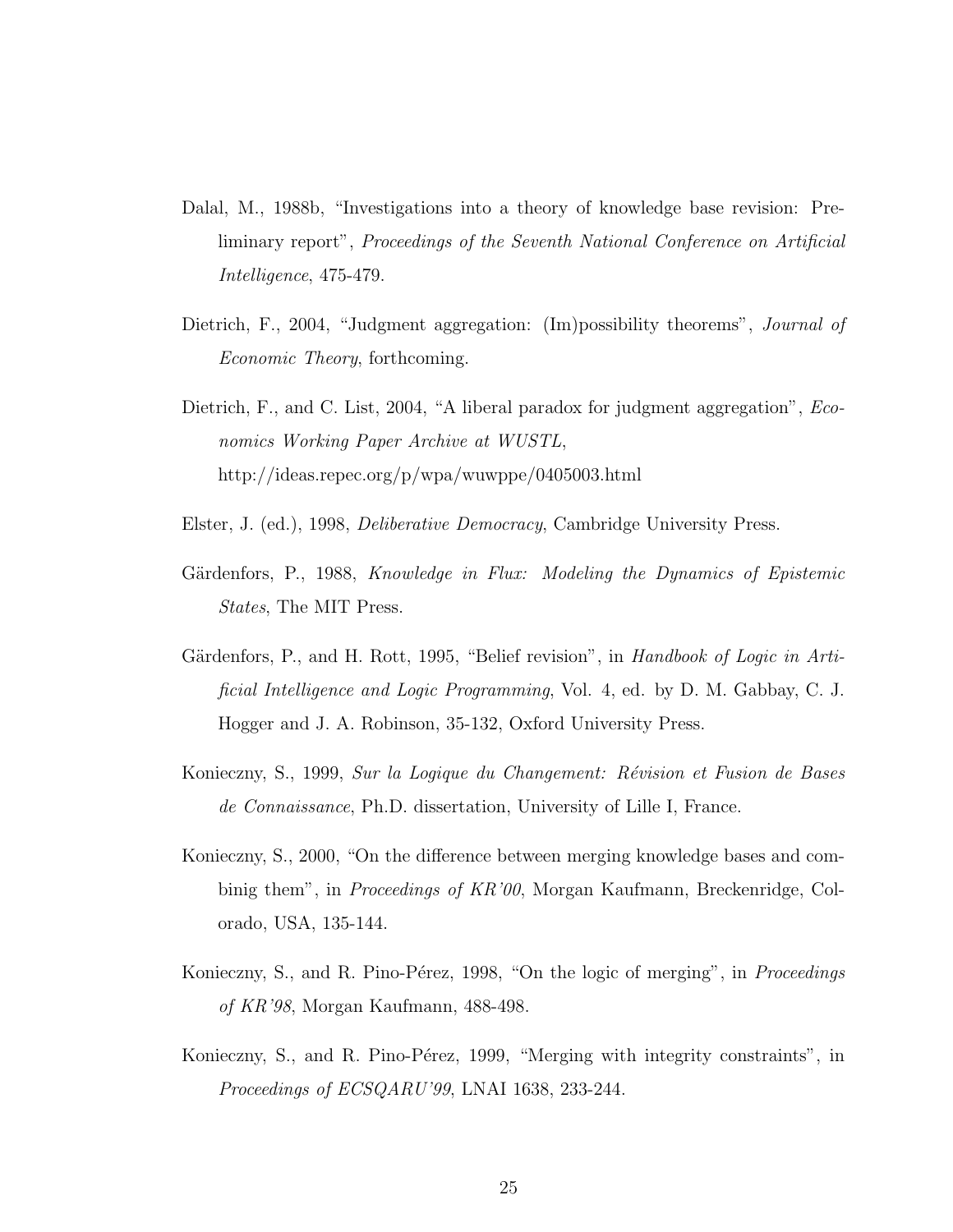- Konieczny, S., and R. Pino-Pérez, 2002, "Merging information under constraints: a logical framework", Journal of Logic and Computation, 12(5), 773–808.
- Kornhauser, L. A., 1992, "Modeling collegial courts II. Legal doctrine", Journal of Law, Economics and Organization, 8, 441-470.
- Kornhauser, L. A., and L. G. Sager, 1986, "Unpacking the court", Yale Law Journal, 96, 82-117.
- Kornhauser, L. A., and L. G. Sager, 1993, "The one and the many: Adjudication in collegial courts", California Law Review, 81, 1-51.
- Kowalski, R., 1978, "Logic for Data Description", in Logic and Data Bases, ed. by H. G. J. Minker, New York: Plenum, 77-102.
- Liberatore, P., and M. Schaerf, 2000, "Brels: A system for the integration of knowledge bases", Proceedings of KR 2000, 145-152.
- Lin, J., 1996, "Integration of weighted knowledge bases", *Artificial Intelligence*, 83, 363-378.
- Lin, J., and A. Mendelzon, 1996, "Merging databases under constraints", *Interna*tional Journal of Cooperative Information Systems, 7, 55-76.
- Lin, J., and A. Mendelzon, 1999, "Knowledge base merging by majority", in Dynamic Worlds: From the Frame Problem to Knowledge Management, ed. by R. Pareschi and B. Fronhoefer, Kluwer.
- List, C., 2003, "A possibility theorem on decisions over multiple propositions", Mathematical Social Sciences, 45 (1), 1-13.
- List, C., 2004, "The probability of inconsistencies in complex collective decisions", Social Choice and Welfare, forthcoming.